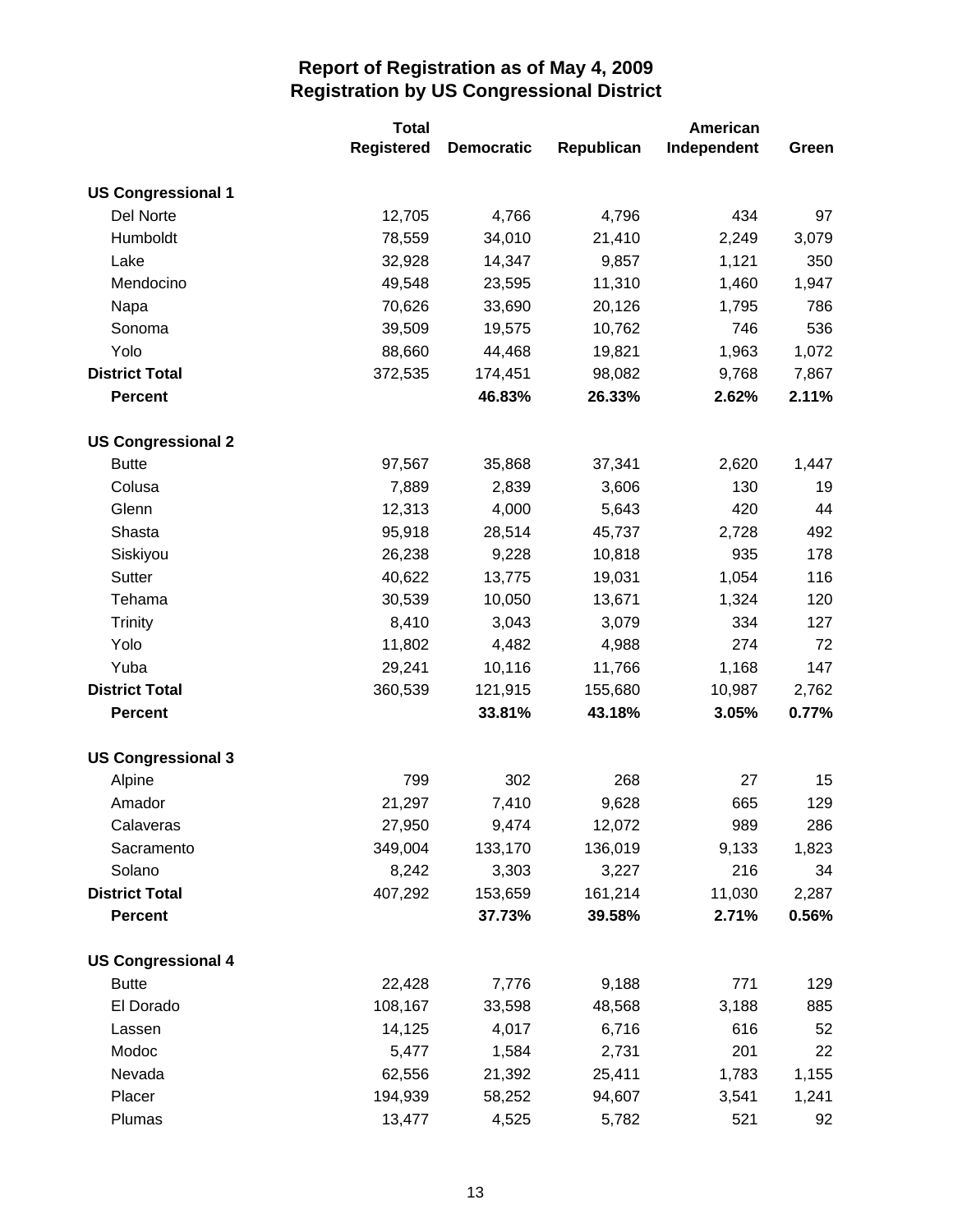|                           |             | Peace and   |              | Decline to   |  |
|---------------------------|-------------|-------------|--------------|--------------|--|
|                           | Libertarian | Freedom     | <b>Other</b> | <b>State</b> |  |
| <b>US Congressional 1</b> |             |             |              |              |  |
| Del Norte                 | 70          | 41          | 121          | 2,380        |  |
| Humboldt                  | 635         | 260         | 212          | 16,704       |  |
| Lake                      | 215         | 115         | 66           | 6,857        |  |
| Mendocino                 | 378         | 253         | 211          | 10,394       |  |
| Napa                      | 358         | 157         | 369          | 13,345       |  |
| Sonoma                    | 233         | 87          | 152          | 7,418        |  |
| Yolo                      | 415         | 365         | 803          | 19,753       |  |
| <b>District Total</b>     | 2,304       | 1,278       | 1,934        | 76,851       |  |
| <b>Percent</b>            | 0.62%       | 0.34%       | 0.52%        | 20.63%       |  |
| <b>US Congressional 2</b> |             |             |              |              |  |
| <b>Butte</b>              | 681         | 322         | 1,068        | 18,220       |  |
| Colusa                    | 23          | 20          | 3            | 1,249        |  |
| Glenn                     | 42          | 39          | 29           | 2,096        |  |
| Shasta                    | 582         | 221         | 271          | 17,373       |  |
| Siskiyou                  | 231         | 68          | 52           | 4,728        |  |
| Sutter                    | 148         | 111         | 197          | 6,190        |  |
| Tehama                    | 209         | 99          | 120          | 4,946        |  |
| <b>Trinity</b>            | 80          | 45          | 110          | 1,592        |  |
| Yolo                      | 53          | 19          | 90           | 1,824        |  |
| Yuba                      | 143         | 96          | 59           | 5,746        |  |
| <b>District Total</b>     | 2,192       | 1,040       | 1,999        | 63,964       |  |
| <b>Percent</b>            | 0.61%       | 0.29%       | 0.55%        | 17.74%       |  |
| <b>US Congressional 3</b> |             |             |              |              |  |
| Alpine                    | 4           | $\mathbf 1$ | 1            | 181          |  |
| Amador                    | 135         | 27          | 47           | 3,256        |  |
| Calaveras                 | 311         | 58          | 119          | 4,641        |  |
| Sacramento                | 1,581       | 1,108       | 736          | 65,434       |  |
| Solano                    | 39          | 12          | 29           | 1,382        |  |
| <b>District Total</b>     | 2,070       | 1,206       | 932          | 74,894       |  |
| <b>Percent</b>            | 0.51%       | 0.30%       | 0.23%        | 18.39%       |  |
| <b>US Congressional 4</b> |             |             |              |              |  |
| <b>Butte</b>              | 123         | 83          | 230          | 4,128        |  |
| El Dorado                 | 713         | 259         | 820          | 20,136       |  |
| Lassen                    | 75          | 23          | 33           | 2,593        |  |
| Modoc                     | 35          | 4           | 5            | 895          |  |
| Nevada                    | 459         | 116         | 179          | 12,061       |  |
| Placer                    | 1,243       | 253         | 325          | 35,477       |  |
| Plumas                    | 85          | 35          | 10           | 2,427        |  |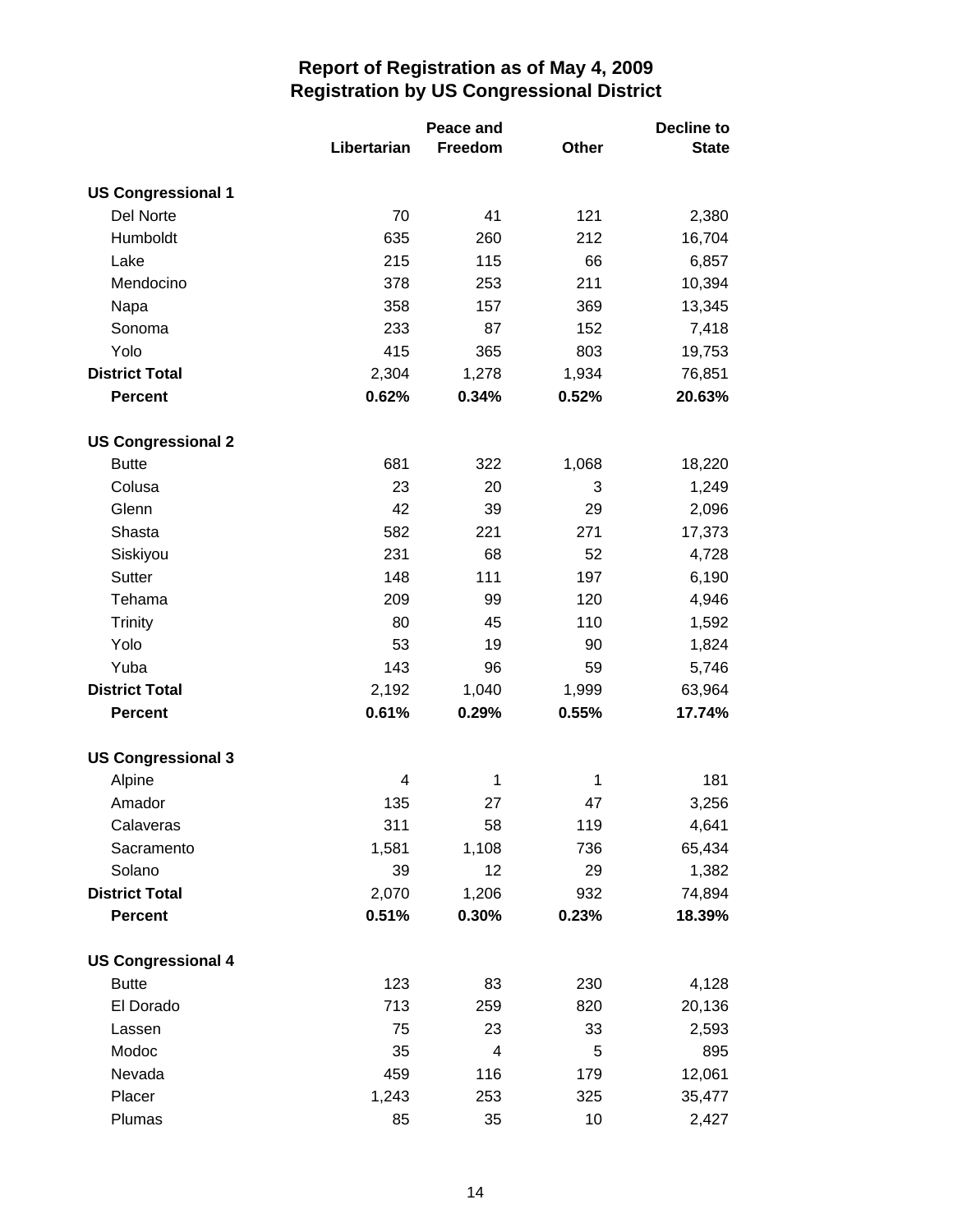|                            | <b>Total</b> |                   |            | American    |       |
|----------------------------|--------------|-------------------|------------|-------------|-------|
|                            | Registered   | <b>Democratic</b> | Republican | Independent | Green |
| Sacramento                 | 17,720       | 5,528             | 8,200      | 510         | 96    |
| Sierra                     | 2,256        | 706               | 964        | 89          | 28    |
| <b>District Total</b>      | 441,145      | 137,378           | 202,167    | 11,220      | 3,700 |
| <b>Percent</b>             |              | 31.14%            | 45.83%     | 2.54%       | 0.84% |
| <b>US Congressional 5</b>  |              |                   |            |             |       |
| Sacramento                 | 308,491      | 163,869           | 67,172     | 7,992       | 2,652 |
| <b>District Total</b>      | 308,491      | 163,869           | 67,172     | 7,992       | 2,652 |
| <b>Percent</b>             |              | 53.12%            | 21.77%     | 2.59%       | 0.86% |
| <b>US Congressional 6</b>  |              |                   |            |             |       |
| Marin                      | 150,653      | 82,546            | 29,927     | 2,531       | 2,218 |
| Sonoma                     | 212,779      | 112,595           | 47,845     | 3,957       | 4,241 |
| <b>District Total</b>      | 363,432      | 195,141           | 77,772     | 6,488       | 6,459 |
| <b>Percent</b>             |              | 53.69%            | 21.40%     | 1.79%       | 1.78% |
| <b>US Congressional 7</b>  |              |                   |            |             |       |
| Contra Costa               | 180,377      | 108,358           | 30,059     | 3,859       | 1,480 |
| Solano                     | 117,287      | 61,116            | 28,682     | 2,663       | 525   |
| <b>District Total</b>      | 297,664      | 169,474           | 58,741     | 6,522       | 2,005 |
| <b>Percent</b>             |              | 56.93%            | 19.73%     | 2.19%       | 0.67% |
| <b>US Congressional 8</b>  |              |                   |            |             |       |
| San Francisco              | 383,116      | 219,134           | 33,356     | 6,490       | 7,914 |
| <b>District Total</b>      | 383,116      | 219,134           | 33,356     | 6,490       | 7,914 |
| <b>Percent</b>             |              | 57.20%            | 8.71%      | 1.69%       | 2.07% |
| <b>US Congressional 9</b>  |              |                   |            |             |       |
| Alameda                    | 359,379      | 236,037           | 29,621     | 5,394       | 7,512 |
| <b>District Total</b>      | 359,379      | 236,037           | 29,621     | 5,394       | 7,512 |
| <b>Percent</b>             |              | 65.68%            | 8.24%      | 1.50%       | 2.09% |
| <b>US Congressional 10</b> |              |                   |            |             |       |
| Alameda                    | 46,897       | 18,509            | 16,655     | 1,211       | 223   |
| Contra Costa               | 251,868      | 121,135           | 71,061     | 5,362       | 1,683 |
| Sacramento                 | 1,618        | 649               | 590        | 42          | 11    |
| Solano                     | 66,825       | 33,198            | 17,711     | 1,500       | 210   |
| <b>District Total</b>      | 367,208      | 173,491           | 106,017    | 8,115       | 2,127 |
| <b>Percent</b>             |              | 47.25%            | 28.87%     | 2.21%       | 0.58% |
| <b>US Congressional 11</b> |              |                   |            |             |       |
| Alameda                    | 57,979       | 23,444            | 18,842     | 1,278       | 222   |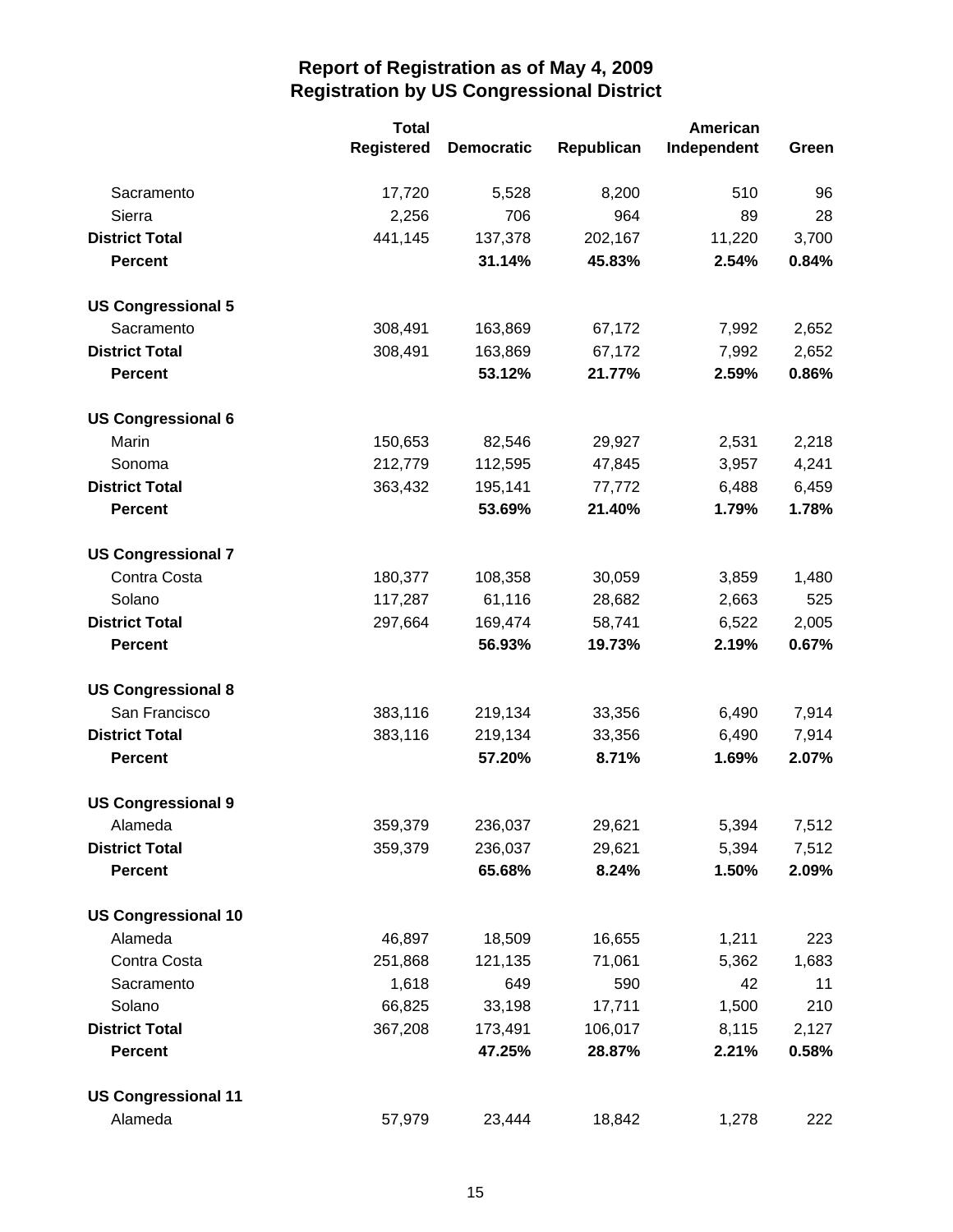|                            |             | Peace and      |              | <b>Decline to</b> |
|----------------------------|-------------|----------------|--------------|-------------------|
|                            | Libertarian | Freedom        | <b>Other</b> | <b>State</b>      |
| Sacramento                 | 91          | 38             | 53           | 3,204             |
| Sierra                     | 21          | $\overline{4}$ | 35           | 409               |
| <b>District Total</b>      | 2,845       | 815            | 1,690        | 81,330            |
| <b>Percent</b>             | 0.64%       | 0.18%          | 0.38%        | 18.44%            |
| <b>US Congressional 5</b>  |             |                |              |                   |
| Sacramento                 | 1,380       | 2,249          | 701          | 62,476            |
| <b>District Total</b>      | 1,380       | 2,249          | 701          | 62,476            |
| <b>Percent</b>             | 0.45%       | 0.73%          | 0.23%        | 20.25%            |
| <b>US Congressional 6</b>  |             |                |              |                   |
| Marin                      | 712         | 222            | 397          | 32,100            |
| Sonoma                     | 1,191       | 515            | 1,045        | 41,390            |
| <b>District Total</b>      | 1,903       | 737            | 1,442        | 73,490            |
| <b>Percent</b>             | 0.52%       | 0.20%          | 0.40%        | 20.22%            |
| <b>US Congressional 7</b>  |             |                |              |                   |
| Contra Costa               | 687         | 609            | 1,074        | 34,251            |
| Solano                     | 441         | 241            | 519          | 23,100            |
| <b>District Total</b>      | 1,128       | 850            | 1,593        | 57,351            |
| <b>Percent</b>             | 0.38%       | 0.29%          | 0.54%        | 19.27%            |
| <b>US Congressional 8</b>  |             |                |              |                   |
| San Francisco              | 1,944       | 1,318          | 776          | 112,184           |
| <b>District Total</b>      | 1,944       | 1,318          | 776          | 112,184           |
| <b>Percent</b>             | 0.51%       | 0.34%          | 0.20%        | 29.28%            |
| <b>US Congressional 9</b>  |             |                |              |                   |
| Alameda                    | 1,324       | 1,599          | 2,666        | 75,226            |
| <b>District Total</b>      | 1,324       | 1,599          | 2,666        | 75,226            |
| <b>Percent</b>             | 0.37%       | 0.44%          | 0.74%        | 20.93%            |
| <b>US Congressional 10</b> |             |                |              |                   |
| Alameda                    | 213         | 66             | 342          | 9,678             |
| Contra Costa               | 1,067       | 423            | 1,508        | 49,629            |
| Sacramento                 | 12          | 3              | 2            | 309               |
| Solano                     | 247         | 132            | 288          | 13,539            |
| <b>District Total</b>      | 1,539       | 624            | 2,140        | 73,155            |
| <b>Percent</b>             | 0.42%       | 0.17%          | 0.58%        | 19.92%            |
| <b>US Congressional 11</b> |             |                |              |                   |
| Alameda                    | 256         | 73             | 439          | 13,425            |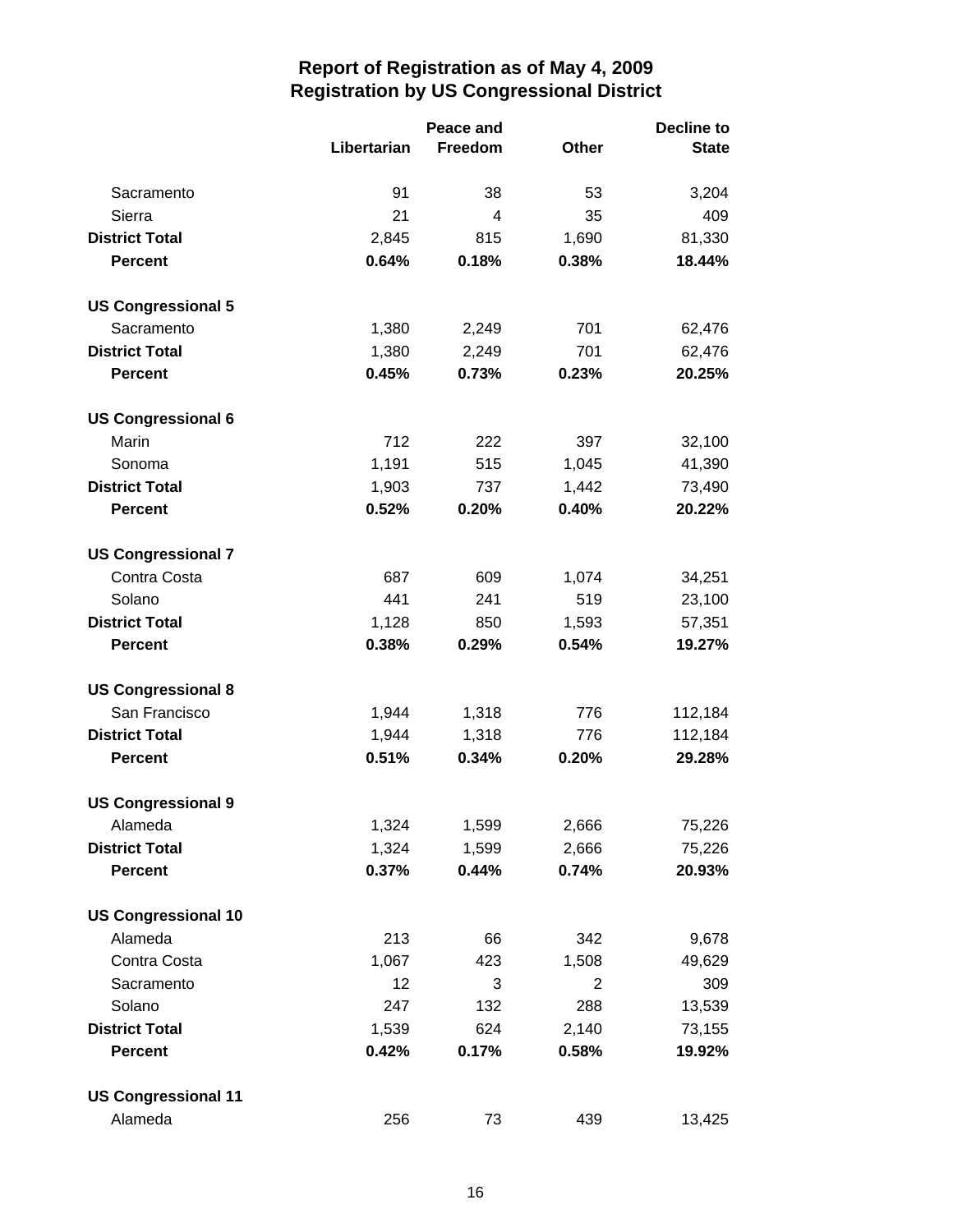|                            | <b>Total</b>      |                   |            | <b>American</b> |       |  |
|----------------------------|-------------------|-------------------|------------|-----------------|-------|--|
|                            | <b>Registered</b> | <b>Democratic</b> | Republican | Independent     | Green |  |
| Contra Costa               | 91,984            | 34,461            | 36,420     | 1,991           | 276   |  |
| San Joaquin                | 203,141           | 80,014            | 85,828     | 4,685           | 592   |  |
| Santa Clara                | 22,755            | 9,423             | 7,817      | 540             | 101   |  |
| <b>District Total</b>      | 375,859           | 147,342           | 148,907    | 8,494           | 1,191 |  |
| <b>Percent</b>             |                   | 39.20%            | 39.62%     | 2.26%           | 0.32% |  |
| <b>US Congressional 12</b> |                   |                   |            |                 |       |  |
| San Francisco              | 82,065            | 44,498            | 10,182     | 1,304           | 1,245 |  |
| San Mateo                  | 258,909           | 135,026           | 52,215     | 5,067           | 1,839 |  |
| <b>District Total</b>      | 340,974           | 179,524           | 62,397     | 6,371           | 3,084 |  |
| <b>Percent</b>             |                   | 52.65%            | 18.30%     | 1.87%           | 0.90% |  |
| <b>US Congressional 13</b> |                   |                   |            |                 |       |  |
| Alameda                    | 297,925           | 162,736           | 50,230     | 5,748           | 1,930 |  |
| <b>District Total</b>      | 297,925           | 162,736           | 50,230     | 5,748           | 1,930 |  |
| <b>Percent</b>             |                   | 54.62%            | 16.86%     | 1.93%           | 0.65% |  |
| <b>US Congressional 14</b> |                   |                   |            |                 |       |  |
| San Mateo                  | 101,873           | 51,429            | 24,236     | 1,849           | 934   |  |
| Santa Clara                | 189,726           | 87,251            | 45,500     | 2,644           | 1,342 |  |
| Santa Cruz                 | 44,925            | 21,766            | 10,898     | 968             | 995   |  |
| <b>District Total</b>      | 336,524           | 160,446           | 80,634     | 5,461           | 3,271 |  |
| <b>Percent</b>             |                   | 47.68%            | 23.96%     | 1.62%           | 0.97% |  |
| <b>US Congressional 15</b> |                   |                   |            |                 |       |  |
| Santa Clara                | 303,407           | 135,794           | 73,534     | 6,112           | 1,660 |  |
| <b>District Total</b>      | 303,407           | 135,794           | 73,534     | 6,112           | 1,660 |  |
| <b>Percent</b>             |                   | 44.76%            | 24.24%     | 2.01%           | 0.55% |  |
| <b>US Congressional 16</b> |                   |                   |            |                 |       |  |
| Santa Clara                | 273,287           | 133,819           | 61,534     | 5,718           | 1,494 |  |
| <b>District Total</b>      | 273,287           | 133,819           | 61,534     | 5,718           | 1,494 |  |
| <b>Percent</b>             |                   | 48.97%            | 22.52%     | 2.09%           | 0.55% |  |
| <b>US Congressional 17</b> |                   |                   |            |                 |       |  |
| Monterey                   | 157,500           | 79,417            | 42,634     | 3,274           | 1,068 |  |
| San Benito                 | 24,898            | 11,633            | 7,773      | 553             | 115   |  |
| Santa Cruz                 | 102,129           | 59,258            | 15,931     | 1,891           | 2,238 |  |
| <b>District Total</b>      | 284,527           | 150,308           | 66,338     | 5,718           | 3,421 |  |
| <b>Percent</b>             |                   | 52.83%            | 23.32%     | 2.01%           | 1.20% |  |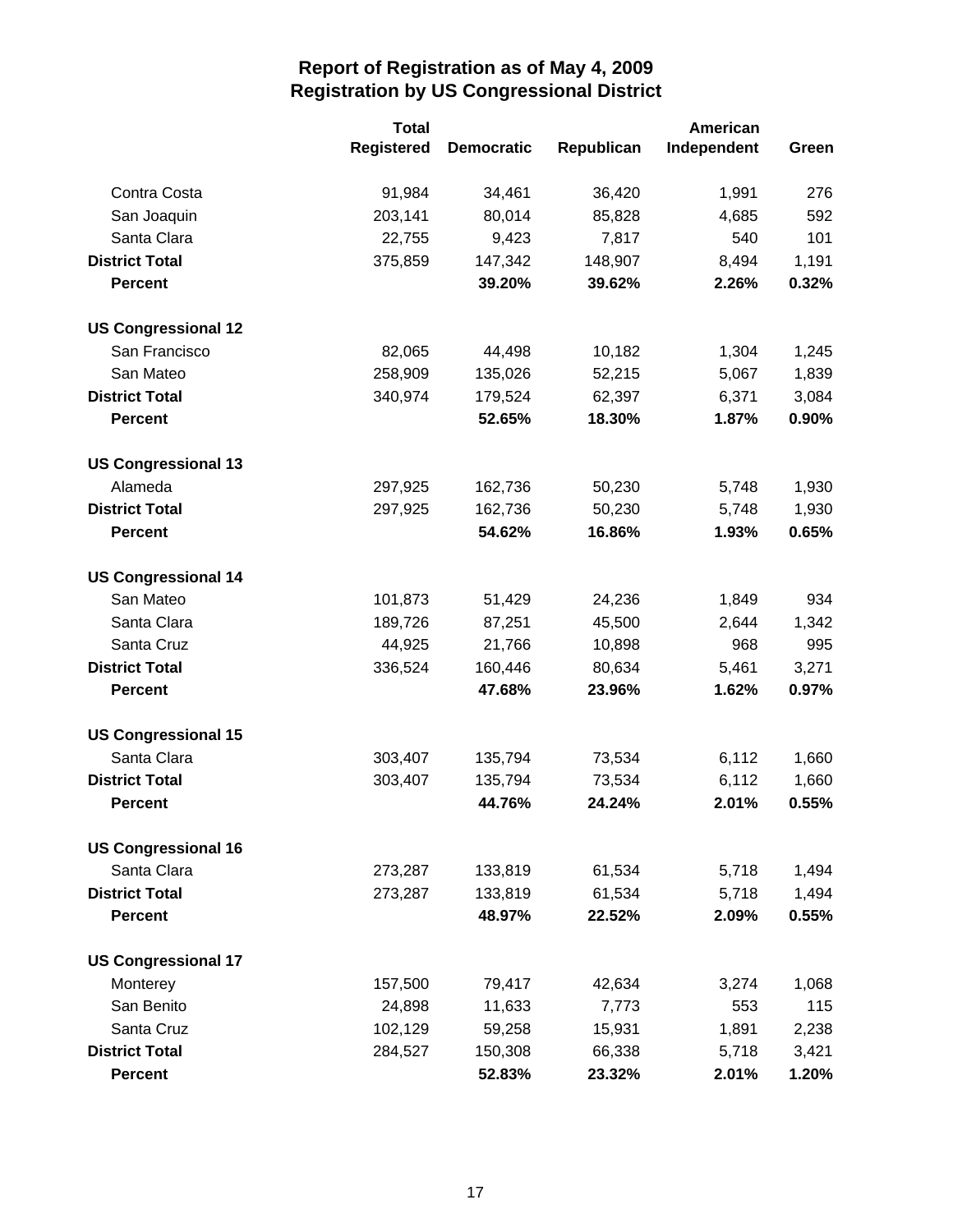|                            |             | Peace and |              | <b>Decline to</b> |  |
|----------------------------|-------------|-----------|--------------|-------------------|--|
|                            | Libertarian | Freedom   | <b>Other</b> | <b>State</b>      |  |
| Contra Costa               | 371         | 82        | 434          | 17,949            |  |
| San Joaquin                | 750         | 363       | 1,517        | 29,392            |  |
| Santa Clara                | 107         | 39        | 34           | 4,694             |  |
| <b>District Total</b>      | 1,484       | 557       | 2,424        | 65,460            |  |
| <b>Percent</b>             | 0.39%       | 0.15%     | 0.64%        | 17.42%            |  |
| <b>US Congressional 12</b> |             |           |              |                   |  |
| San Francisco              | 351         | 214       | 159          | 24,112            |  |
| San Mateo                  | 943         | 491       | 771          | 62,557            |  |
| <b>District Total</b>      | 1,294       | 705       | 930          | 86,669            |  |
| <b>Percent</b>             | 0.38%       | 0.21%     | 0.27%        | 25.42%            |  |
| <b>US Congressional 13</b> |             |           |              |                   |  |
| Alameda                    | 1,107       | 849       | 2,309        | 73,016            |  |
| <b>District Total</b>      | 1,107       | 849       | 2,309        | 73,016            |  |
| <b>Percent</b>             | 0.37%       | 0.28%     | 0.78%        | 24.51%            |  |
| <b>US Congressional 14</b> |             |           |              |                   |  |
| San Mateo                  | 579         | 203       | 343          | 22,300            |  |
| Santa Clara                | 1,007       | 236       | 436          | 51,310            |  |
| Santa Cruz                 | 481         | 113       | 1,767        | 7,937             |  |
| <b>District Total</b>      | 2,067       | 552       | 2,546        | 81,547            |  |
| <b>Percent</b>             | 0.61%       | 0.16%     | 0.76%        | 24.23%            |  |
| <b>US Congressional 15</b> |             |           |              |                   |  |
| Santa Clara                | 1,552       | 705       | 711          | 83,339            |  |
| <b>District Total</b>      | 1,552       | 705       | 711          | 83,339            |  |
| <b>Percent</b>             | 0.51%       | 0.23%     | 0.23%        | 27.47%            |  |
| <b>US Congressional 16</b> |             |           |              |                   |  |
| Santa Clara                | 1,341       | 856       | 626          | 67,899            |  |
| <b>District Total</b>      | 1,341       | 856       | 626          | 67,899            |  |
| <b>Percent</b>             | 0.49%       | 0.31%     | 0.23%        | 24.85%            |  |
| <b>US Congressional 17</b> |             |           |              |                   |  |
| Monterey                   | 618         | 373       | 323          | 29,793            |  |
| San Benito                 | 101         | 58        | 120          | 4,545             |  |
| Santa Cruz                 | 645         | 329       | 4,207        | 17,630            |  |
| <b>District Total</b>      | 1,364       | 760       | 4,650        | 51,968            |  |
| <b>Percent</b>             | 0.48%       | 0.27%     | 1.63%        | 18.26%            |  |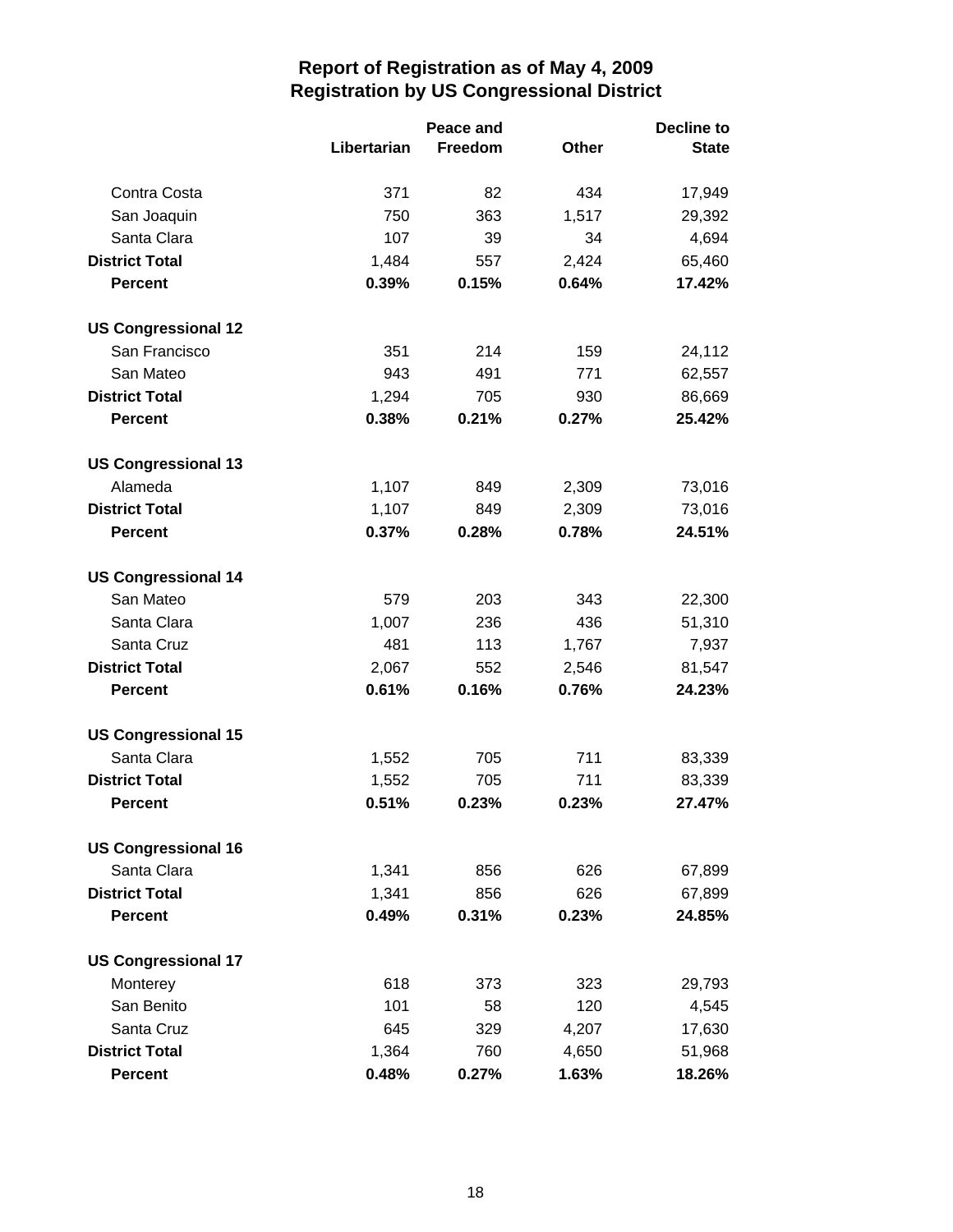|                            | <b>Total</b>      |                   |            | American    |       |  |
|----------------------------|-------------------|-------------------|------------|-------------|-------|--|
|                            | <b>Registered</b> | <b>Democratic</b> | Republican | Independent | Green |  |
| <b>US Congressional 18</b> |                   |                   |            |             |       |  |
| Fresno                     | 1,439             | 472               | 760        | 25          | 6     |  |
| Madera                     | 679               | 213               | 390        | 8           | 3     |  |
| Merced                     | 97,745            | 45,030            | 35,735     | 2,291       | 283   |  |
| San Joaquin                | 65,519            | 36,184            | 18,402     | 1,157       | 159   |  |
| Stanislaus                 | 95,118            | 45,008            | 31,024     | 2,198       | 336   |  |
| <b>District Total</b>      | 260,500           | 126,907           | 86,311     | 5,679       | 787   |  |
| <b>Percent</b>             |                   | 48.72%            | 33.13%     | 2.18%       | 0.30% |  |
| <b>US Congressional 19</b> |                   |                   |            |             |       |  |
| Fresno                     | 128,965           | 49,856            | 56,330     | 2,705       | 687   |  |
| Madera                     | 53,366            | 18,755            | 24,550     | 1,145       | 204   |  |
| Mariposa                   | 11,522            | 3,709             | 5,191      | 409         | 123   |  |
| Stanislaus                 | 121,760           | 45,784            | 51,691     | 2,582       | 364   |  |
| Tuolumne                   | 31,635            | 11,040            | 13,700     | 1,028       | 243   |  |
| <b>District Total</b>      | 347,248           | 129,144           | 151,462    | 7,869       | 1,621 |  |
| <b>Percent</b>             |                   | 37.19%            | 43.62%     | 2.27%       | 0.47% |  |
| <b>US Congressional 20</b> |                   |                   |            |             |       |  |
| Fresno                     | 94,492            | 49,440            | 29,040     | 1,769       | 329   |  |
| Kern                       | 60,397            | 35,245            | 14,892     | 1,190       | 87    |  |
| Kings                      | 50,006            | 18,632            | 22,801     | 1,154       | 103   |  |
| <b>District Total</b>      | 204,895           | 103,317           | 66,733     | 4,113       | 519   |  |
| <b>Percent</b>             |                   | 50.42%            | 32.57%     | 2.01%       | 0.25% |  |
| <b>US Congressional 21</b> |                   |                   |            |             |       |  |
| Fresno                     | 155,282           | 53,122            | 74,796     | 3,484       | 529   |  |
| Tulare                     | 146,306           | 52,114            | 66,232     | 3,692       | 465   |  |
| <b>District Total</b>      | 301,588           | 105,236           | 141,028    | 7,176       | 994   |  |
| <b>Percent</b>             |                   | 34.89%            | 46.76%     | 2.38%       | 0.33% |  |
| <b>US Congressional 22</b> |                   |                   |            |             |       |  |
| Kern                       | 247,174           | 75,505            | 122,945    | 6,968       | 615   |  |
| Los Angeles                | 37,825            | 14,055            | 15,768     | 1,108       | 126   |  |
| San Luis Obispo            | 76,356            | 23,502            | 35,865     | 1,662       | 544   |  |
| <b>District Total</b>      | 361,355           | 113,062           | 174,578    | 9,738       | 1,285 |  |
| <b>Percent</b>             |                   | 31.29%            | 48.31%     | 2.69%       | 0.36% |  |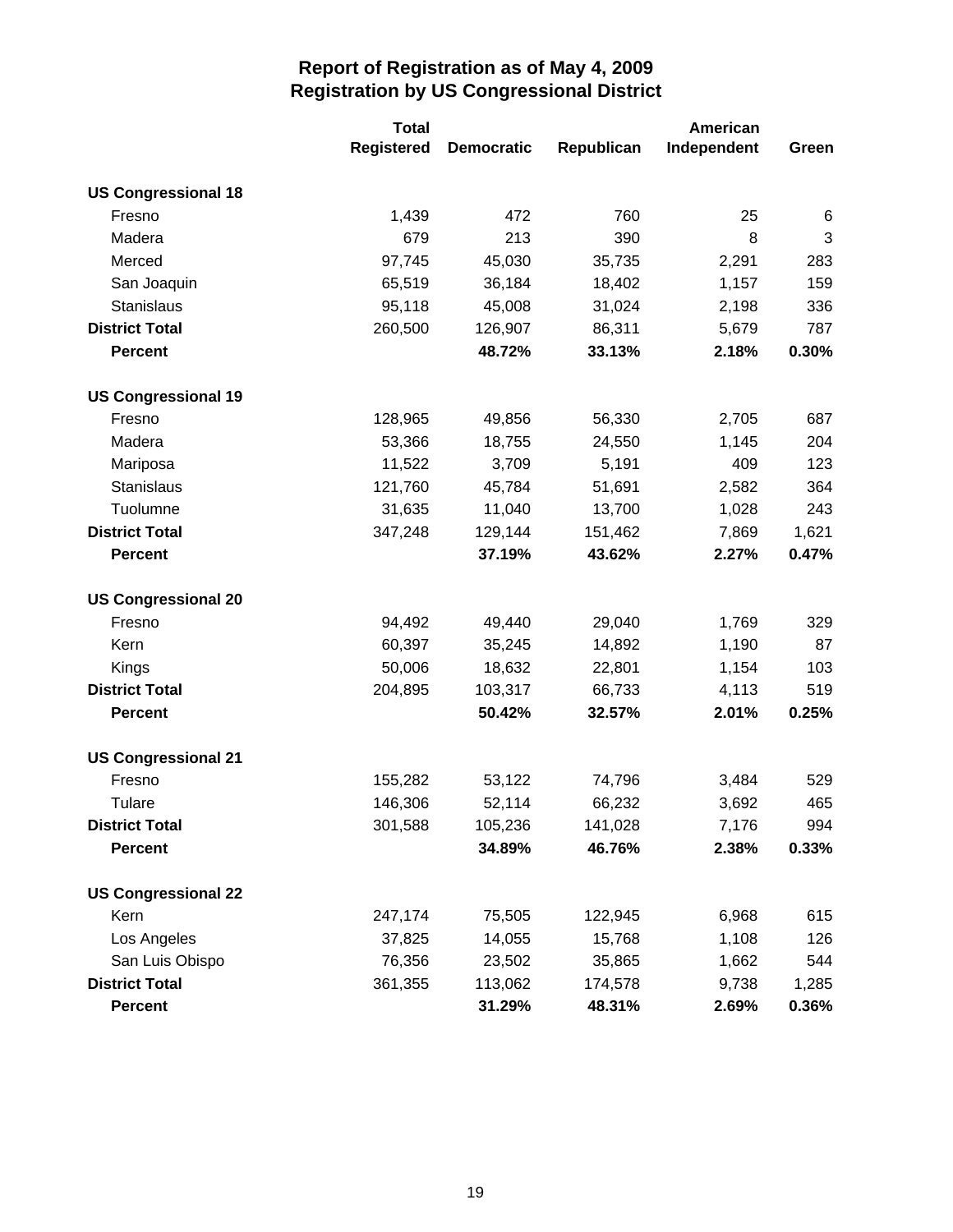|                            | Peace and   |                |                | <b>Decline to</b> |  |
|----------------------------|-------------|----------------|----------------|-------------------|--|
|                            | Libertarian | Freedom        | <b>Other</b>   | <b>State</b>      |  |
| <b>US Congressional 18</b> |             |                |                |                   |  |
| Fresno                     | 5           | 2              | 41             | 128               |  |
| Madera                     | 0           | $\overline{0}$ | $\overline{2}$ | 63                |  |
| Merced                     | 304         | 232            | 126            | 13,744            |  |
| San Joaquin                | 160         | 243            | 391            | 8,823             |  |
| Stanislaus                 | 370         | 429            | 995            | 14,758            |  |
| <b>District Total</b>      | 839         | 906            | 1,555          | 37,516            |  |
| <b>Percent</b>             | 0.32%       | 0.35%          | 0.60%          | 14.40%            |  |
| <b>US Congressional 19</b> |             |                |                |                   |  |
| Fresno                     | 506         | 232            | 3,904          | 14,745            |  |
| Madera                     | 223         | 113            | 274            | 8,102             |  |
| Mariposa                   | 78          | 25             | 116            | 1,871             |  |
| Stanislaus                 | 447         | 326            | 1,340          | 19,226            |  |
| Tuolumne                   | 188         | 65             | 172            | 5,199             |  |
| <b>District Total</b>      | 1,442       | 761            | 5,806          | 49,143            |  |
| <b>Percent</b>             | 0.42%       | 0.22%          | 1.67%          | 14.15%            |  |
| <b>US Congressional 20</b> |             |                |                |                   |  |
| Fresno                     | 298         | 330            | 3,383          | 9,903             |  |
| Kern                       | 152         | 226            | 111            | 8,494             |  |
| Kings                      | 152         | 52             | 344            | 6,768             |  |
| <b>District Total</b>      | 602         | 608            | 3,838          | 25,165            |  |
| <b>Percent</b>             | 0.29%       | 0.30%          | 1.87%          | 12.28%            |  |
| <b>US Congressional 21</b> |             |                |                |                   |  |
| Fresno                     | 573         | 277            | 4,610          | 17,891            |  |
| Tulare                     | 504         | 349            | 323            | 22,627            |  |
| <b>District Total</b>      | 1,077       | 626            | 4,933          | 40,518            |  |
| <b>Percent</b>             | 0.36%       | 0.21%          | 1.64%          | 13.43%            |  |
| <b>US Congressional 22</b> |             |                |                |                   |  |
| Kern                       | 1,192       | 428            | 344            | 39,177            |  |
| Los Angeles                | 164         | 95             | 297            | 6,212             |  |
| San Luis Obispo            | 433         | 147            | 1,109          | 13,094            |  |
| <b>District Total</b>      | 1,789       | 670            | 1,750          | 58,483            |  |
| <b>Percent</b>             | 0.50%       | 0.19%          | 0.48%          | 16.18%            |  |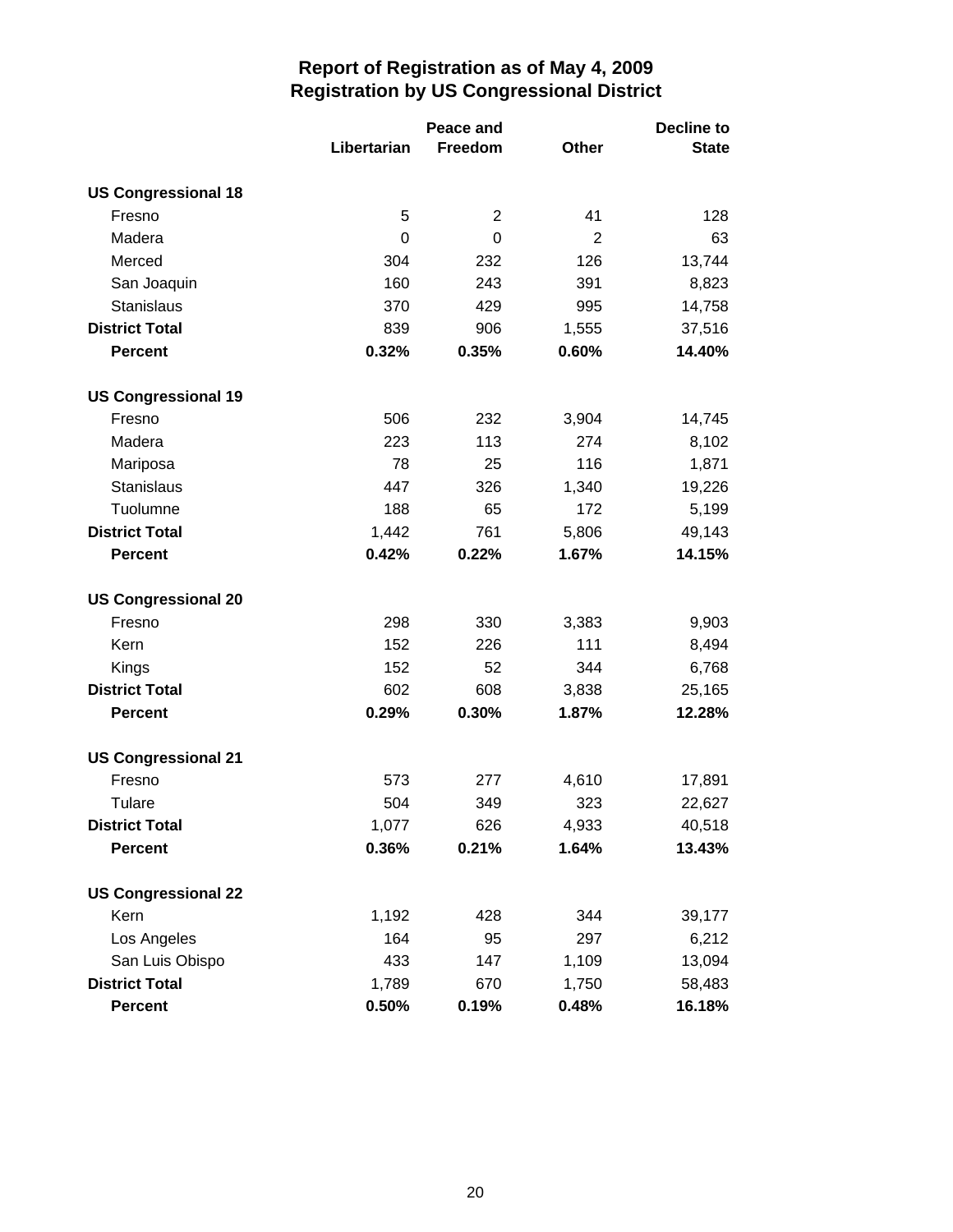|                            | <b>Total</b>      |                   |            | American    |       |  |
|----------------------------|-------------------|-------------------|------------|-------------|-------|--|
|                            | <b>Registered</b> | <b>Democratic</b> | Republican | Independent | Green |  |
| <b>US Congressional 23</b> |                   |                   |            |             |       |  |
| San Luis Obispo            | 80,158            | 32,749            | 26,713     | 1,696       | 981   |  |
| Santa Barbara              | 144,924           | 69,366            | 39,220     | 2,763       | 1,485 |  |
| Ventura                    | 94,185            | 49,489            | 22,963     | 1,745       | 500   |  |
| <b>District Total</b>      | 319,267           | 151,604           | 88,896     | 6,204       | 2,966 |  |
| <b>Percent</b>             |                   | 47.49%            | 27.84%     | 1.94%       | 0.93% |  |
| <b>US Congressional 24</b> |                   |                   |            |             |       |  |
| Santa Barbara              | 55,170            | 17,254            | 26,121     | 1,363       | 221   |  |
| Ventura                    | 328,157           | 120,105           | 134,174    | 6,920       | 1,869 |  |
| <b>District Total</b>      | 383,327           | 137,359           | 160,295    | 8,283       | 2,090 |  |
| <b>Percent</b>             |                   | 35.83%            | 41.82%     | 2.16%       | 0.55% |  |
| <b>US Congressional 25</b> |                   |                   |            |             |       |  |
| Inyo                       | 9,545             | 3,150             | 4,329      | 292         | 84    |  |
| Los Angeles                | 257,717           | 96,297            | 103,445    | 6,757       | 882   |  |
| Mono                       | 6,674             | 2,191             | 2,460      | 217         | 72    |  |
| San Bernardino             | 74,261            | 29,889            | 26,558     | 2,688       | 169   |  |
| <b>District Total</b>      | 348,197           | 131,527           | 136,792    | 9,954       | 1,207 |  |
| <b>Percent</b>             |                   | 37.77%            | 39.29%     | 2.86%       | 0.35% |  |
| <b>US Congressional 26</b> |                   |                   |            |             |       |  |
| Los Angeles                | 225,932           | 78,364            | 90,690     | 4,164       | 1,093 |  |
| San Bernardino             | 139,629           | 52,029            | 57,377     | 3,560       | 565   |  |
| <b>District Total</b>      | 365,561           | 130,393           | 148,067    | 7,724       | 1,658 |  |
| <b>Percent</b>             |                   | 35.67%            | 40.50%     | 2.11%       | 0.45% |  |
| <b>US Congressional 27</b> |                   |                   |            |             |       |  |
| Los Angeles                | 303,621           | 149,365           | 78,358     | 6,272       | 1,690 |  |
| <b>District Total</b>      | 303,621           | 149,365           | 78,358     | 6,272       | 1,690 |  |
| <b>Percent</b>             |                   | 49.19%            | 25.81%     | 2.07%       | 0.56% |  |
| <b>US Congressional 28</b> |                   |                   |            |             |       |  |
| Los Angeles                | 251,070           | 143,064           | 43,775     | 4,956       | 1,441 |  |
| <b>District Total</b>      | 251,070           | 143,064           | 43,775     | 4,956       | 1,441 |  |
| <b>Percent</b>             |                   | 56.98%            | 17.44%     | 1.97%       | 0.57% |  |
| <b>US Congressional 29</b> |                   |                   |            |             |       |  |
| Los Angeles                | 305,123           | 138,950           | 81,594     | 5,580       | 1,743 |  |
| <b>District Total</b>      | 305,123           | 138,950           | 81,594     | 5,580       | 1,743 |  |
| <b>Percent</b>             |                   | 45.54%            | 26.74%     | 1.83%       | 0.57% |  |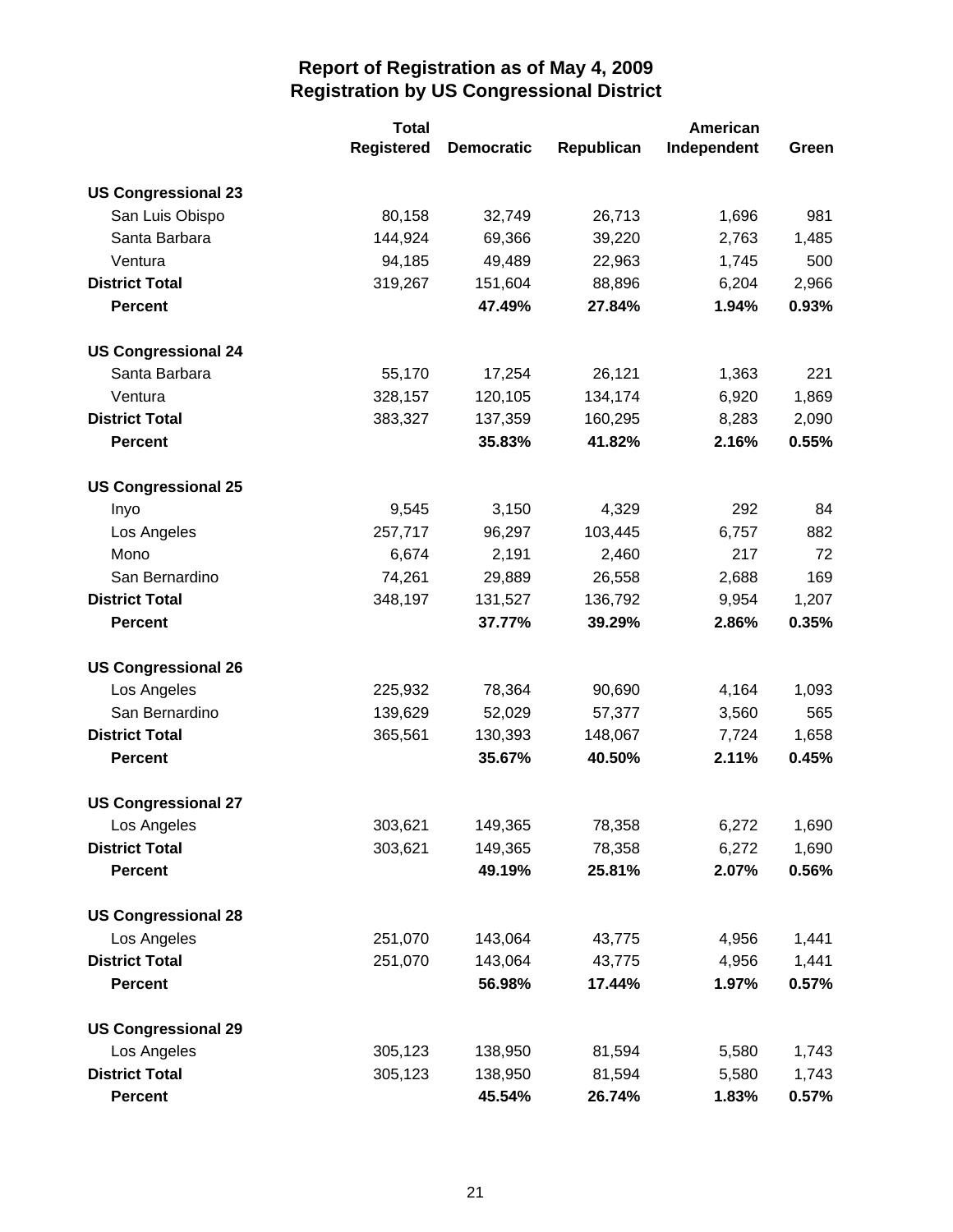|                            | Peace and   |         |       | <b>Decline to</b> |  |
|----------------------------|-------------|---------|-------|-------------------|--|
|                            | Libertarian | Freedom | Other | <b>State</b>      |  |
| <b>US Congressional 23</b> |             |         |       |                   |  |
| San Luis Obispo            | 544         | 171     | 1,350 | 15,954            |  |
| Santa Barbara              | 822         | 285     | 1,681 | 29,302            |  |
| Ventura                    | 392         | 319     | 1,051 | 17,726            |  |
| <b>District Total</b>      | 1,758       | 775     | 4,082 | 62,982            |  |
| <b>Percent</b>             | 0.55%       | 0.24%   | 1.28% | 19.73%            |  |
| <b>US Congressional 24</b> |             |         |       |                   |  |
| Santa Barbara              | 254         | 91      | 576   | 9,290             |  |
| Ventura                    | 1,691       | 512     | 4,210 | 58,676            |  |
| <b>District Total</b>      | 1,945       | 603     | 4,786 | 67,966            |  |
| <b>Percent</b>             | 0.51%       | 0.16%   | 1.25% | 17.73%            |  |
| <b>US Congressional 25</b> |             |         |       |                   |  |
| Inyo                       | 55          | 20      | 28    | 1,587             |  |
| Los Angeles                | 1,171       | 602     | 2,329 | 46,234            |  |
| Mono                       | 58          | 23      | 6     | 1,647             |  |
| San Bernardino             | 361         | 212     | 312   | 14,072            |  |
| <b>District Total</b>      | 1,645       | 857     | 2,675 | 63,540            |  |
| <b>Percent</b>             | 0.47%       | 0.25%   | 0.77% | 18.25%            |  |
| <b>US Congressional 26</b> |             |         |       |                   |  |
| Los Angeles                | 987         | 679     | 1,808 | 48,147            |  |
| San Bernardino             | 663         | 353     | 504   | 24,578            |  |
| <b>District Total</b>      | 1,650       | 1,032   | 2,312 | 72,725            |  |
| <b>Percent</b>             | 0.45%       | 0.28%   | 0.63% | 19.89%            |  |
| <b>US Congressional 27</b> |             |         |       |                   |  |
| Los Angeles                | 1,575       | 1,266   | 3,015 | 62,080            |  |
| <b>District Total</b>      | 1,575       | 1,266   | 3,015 | 62,080            |  |
| <b>Percent</b>             | 0.52%       | 0.42%   | 0.99% | 20.45%            |  |
| <b>US Congressional 28</b> |             |         |       |                   |  |
| Los Angeles                | 1,255       | 1,154   | 2,438 | 52,987            |  |
| <b>District Total</b>      | 1,255       | 1,154   | 2,438 | 52,987            |  |
| <b>Percent</b>             | 0.50%       | 0.46%   | 0.97% | 21.10%            |  |
| <b>US Congressional 29</b> |             |         |       |                   |  |
| Los Angeles                | 1,329       | 1,301   | 2,716 | 71,910            |  |
| <b>District Total</b>      | 1,329       | 1,301   | 2,716 | 71,910            |  |
| <b>Percent</b>             | 0.44%       | 0.43%   | 0.89% | 23.57%            |  |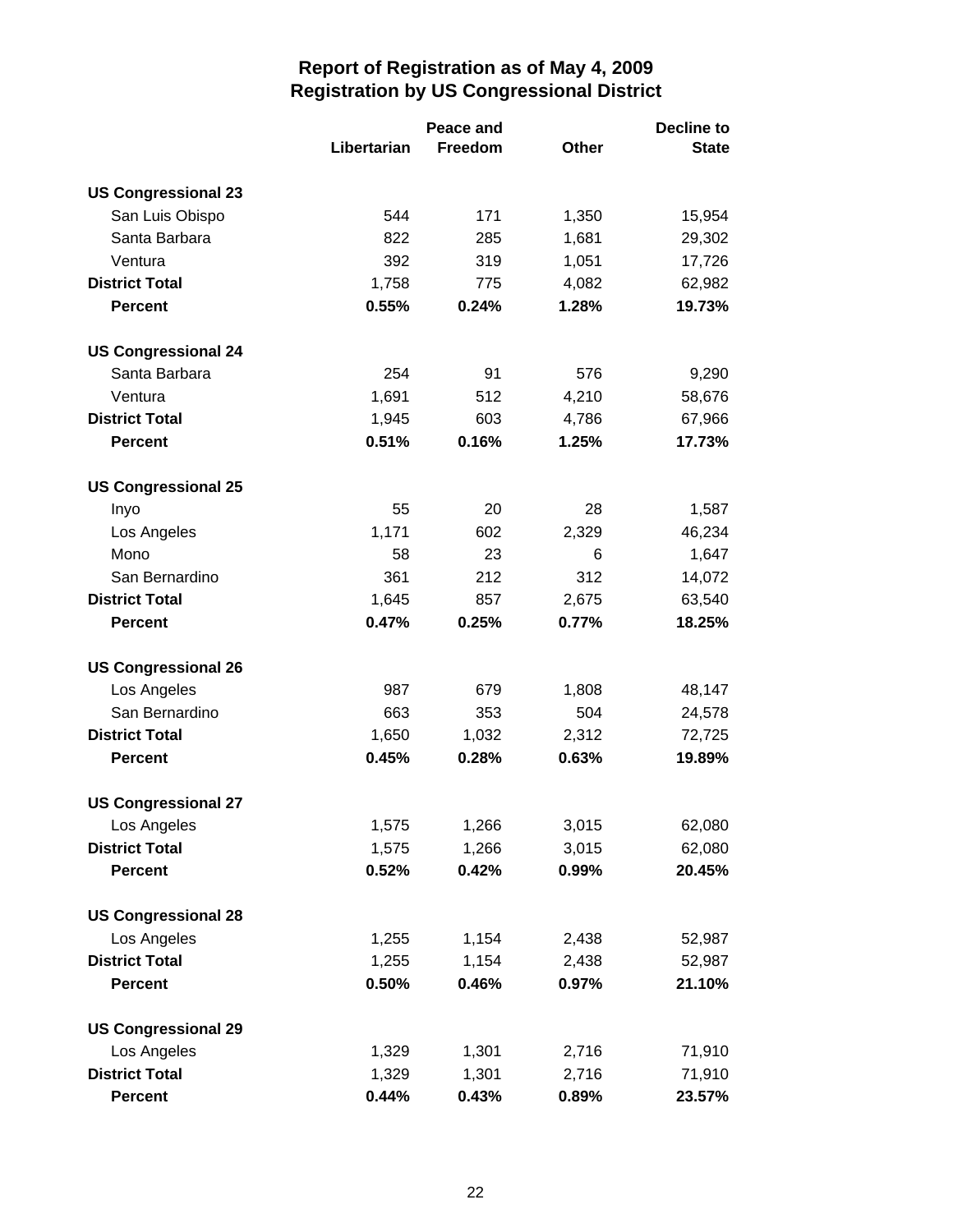|                            | <b>Total</b>      |                   |            | American    |       |
|----------------------------|-------------------|-------------------|------------|-------------|-------|
|                            | <b>Registered</b> | <b>Democratic</b> | Republican | Independent | Green |
| <b>US Congressional 30</b> |                   |                   |            |             |       |
| Los Angeles                | 416,080           | 212,442           | 95,324     | 7,402       | 2,757 |
| <b>District Total</b>      | 416,080           | 212,442           | 95,324     | 7,402       | 2,757 |
| <b>Percent</b>             |                   | 51.06%            | 22.91%     | 1.78%       | 0.66% |
| <b>US Congressional 31</b> |                   |                   |            |             |       |
| Los Angeles                | 195,496           | 117,106           | 26,424     | 3,226       | 1,676 |
| <b>District Total</b>      | 195,496           | 117,106           | 26,424     | 3,226       | 1,676 |
| <b>Percent</b>             |                   | 59.90%            | 13.52%     | 1.65%       | 0.86% |
| <b>US Congressional 32</b> |                   |                   |            |             |       |
| Los Angeles                | 246,031           | 128,548           | 55,122     | 4,665       | 888   |
| <b>District Total</b>      | 246,031           | 128,548           | 55,122     | 4,665       | 888   |
| <b>Percent</b>             |                   | 52.25%            | 22.40%     | 1.90%       | 0.36% |
| <b>US Congressional 33</b> |                   |                   |            |             |       |
| Los Angeles                | 305,603           | 202,137           | 31,609     | 4,927       | 1,893 |
| <b>District Total</b>      | 305,603           | 202,137           | 31,609     | 4,927       | 1,893 |
| <b>Percent</b>             |                   | 66.14%            | 10.34%     | 1.61%       | 0.62% |
| <b>US Congressional 34</b> |                   |                   |            |             |       |
| Los Angeles                | 203,345           | 121,442           | 35,155     | 3,574       | 780   |
| <b>District Total</b>      | 203,345           | 121,442           | 35,155     | 3,574       | 780   |
| <b>Percent</b>             |                   | 59.72%            | 17.29%     | 1.76%       | 0.38% |
| <b>US Congressional 35</b> |                   |                   |            |             |       |
| Los Angeles                | 264,049           | 177,324           | 33,095     | 4,594       | 820   |
| <b>District Total</b>      | 264,049           | 177,324           | 33,095     | 4,594       | 820   |
| <b>Percent</b>             |                   | 67.16%            | 12.53%     | 1.74%       | 0.31% |
| <b>US Congressional 36</b> |                   |                   |            |             |       |
| Los Angeles                | 340,252           | 155,058           | 95,750     | 6,758       | 2,286 |
| <b>District Total</b>      | 340,252           | 155,058           | 95,750     | 6,758       | 2,286 |
| <b>Percent</b>             |                   | 45.57%            | 28.14%     | 1.99%       | 0.67% |
| <b>US Congressional 37</b> |                   |                   |            |             |       |
| Los Angeles                | 279,236           | 168,755           | 47,057     | 5,383       | 1,411 |
| <b>District Total</b>      | 279,236           | 168,755           | 47,057     | 5,383       | 1,411 |
| <b>Percent</b>             |                   | 60.43%            | 16.85%     | 1.93%       | 0.51% |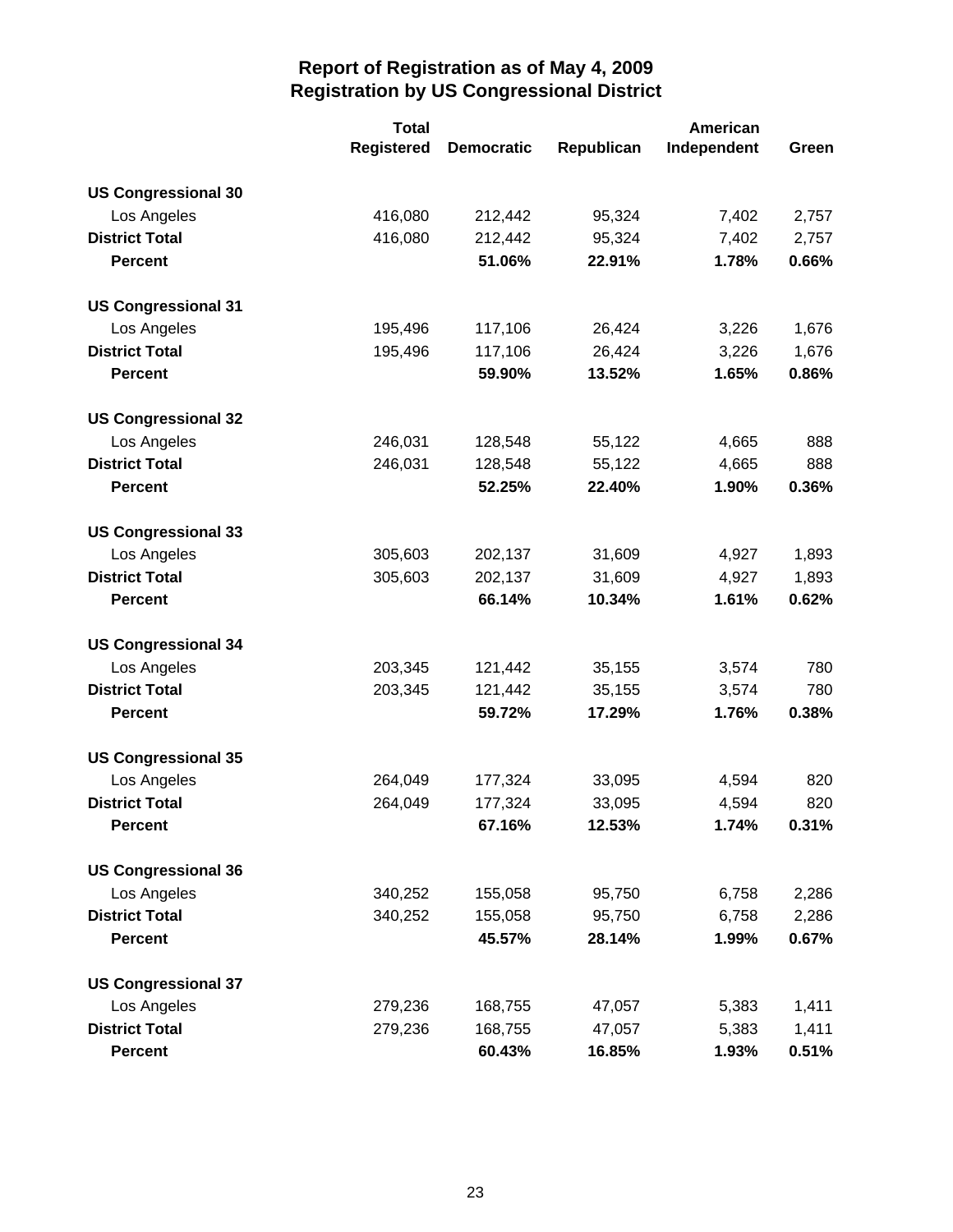|                            |             | Peace and | <b>Decline to</b> |              |  |
|----------------------------|-------------|-----------|-------------------|--------------|--|
|                            | Libertarian | Freedom   | <b>Other</b>      | <b>State</b> |  |
| <b>US Congressional 30</b> |             |           |                   |              |  |
| Los Angeles                | 2,054       | 986       | 4,793             | 90,322       |  |
| <b>District Total</b>      | 2,054       | 986       | 4,793             | 90,322       |  |
| <b>Percent</b>             | 0.49%       | 0.24%     | 1.15%             | 21.71%       |  |
| <b>US Congressional 31</b> |             |           |                   |              |  |
| Los Angeles                | 811         | 1,566     | 1,592             | 43,095       |  |
| <b>District Total</b>      | 811         | 1,566     | 1,592             | 43,095       |  |
| <b>Percent</b>             | 0.41%       | 0.80%     | 0.81%             | 22.04%       |  |
| <b>US Congressional 32</b> |             |           |                   |              |  |
| Los Angeles                | 864         | 1,803     | 1,588             | 52,553       |  |
| <b>District Total</b>      | 864         | 1,803     | 1,588             | 52,553       |  |
| <b>Percent</b>             | 0.35%       | 0.73%     | 0.65%             | 21.36%       |  |
| <b>US Congressional 33</b> |             |           |                   |              |  |
| Los Angeles                | 1,206       | 1,490     | 3,168             | 59,173       |  |
| <b>District Total</b>      | 1,206       | 1,490     | 3,168             | 59,173       |  |
| <b>Percent</b>             | 0.39%       | 0.49%     | 1.04%             | 19.36%       |  |
| <b>US Congressional 34</b> |             |           |                   |              |  |
| Los Angeles                | 776         | 1,954     | 1,239             | 38,425       |  |
| <b>District Total</b>      | 776         | 1,954     | 1,239             | 38,425       |  |
| <b>Percent</b>             | 0.38%       | 0.96%     | 0.61%             | 18.90%       |  |
| <b>US Congressional 35</b> |             |           |                   |              |  |
| Los Angeles                | 734         | 1,582     | 2,546             | 43,354       |  |
| <b>District Total</b>      | 734         | 1,582     | 2,546             | 43,354       |  |
| <b>Percent</b>             | 0.28%       | 0.60%     | 0.96%             | 16.42%       |  |
| <b>US Congressional 36</b> |             |           |                   |              |  |
| Los Angeles                | 1,948       | 1,326     | 3,647             | 73,479       |  |
| <b>District Total</b>      | 1,948       | 1,326     | 3,647             | 73,479       |  |
| <b>Percent</b>             | 0.57%       | 0.39%     | 1.07%             | 21.60%       |  |
| <b>US Congressional 37</b> |             |           |                   |              |  |
| Los Angeles                | 1,104       | 1,825     | 2,459             | 51,242       |  |
| <b>District Total</b>      | 1,104       | 1,825     | 2,459             | 51,242       |  |
| <b>Percent</b>             | 0.40%       | 0.65%     | 0.88%             | 18.35%       |  |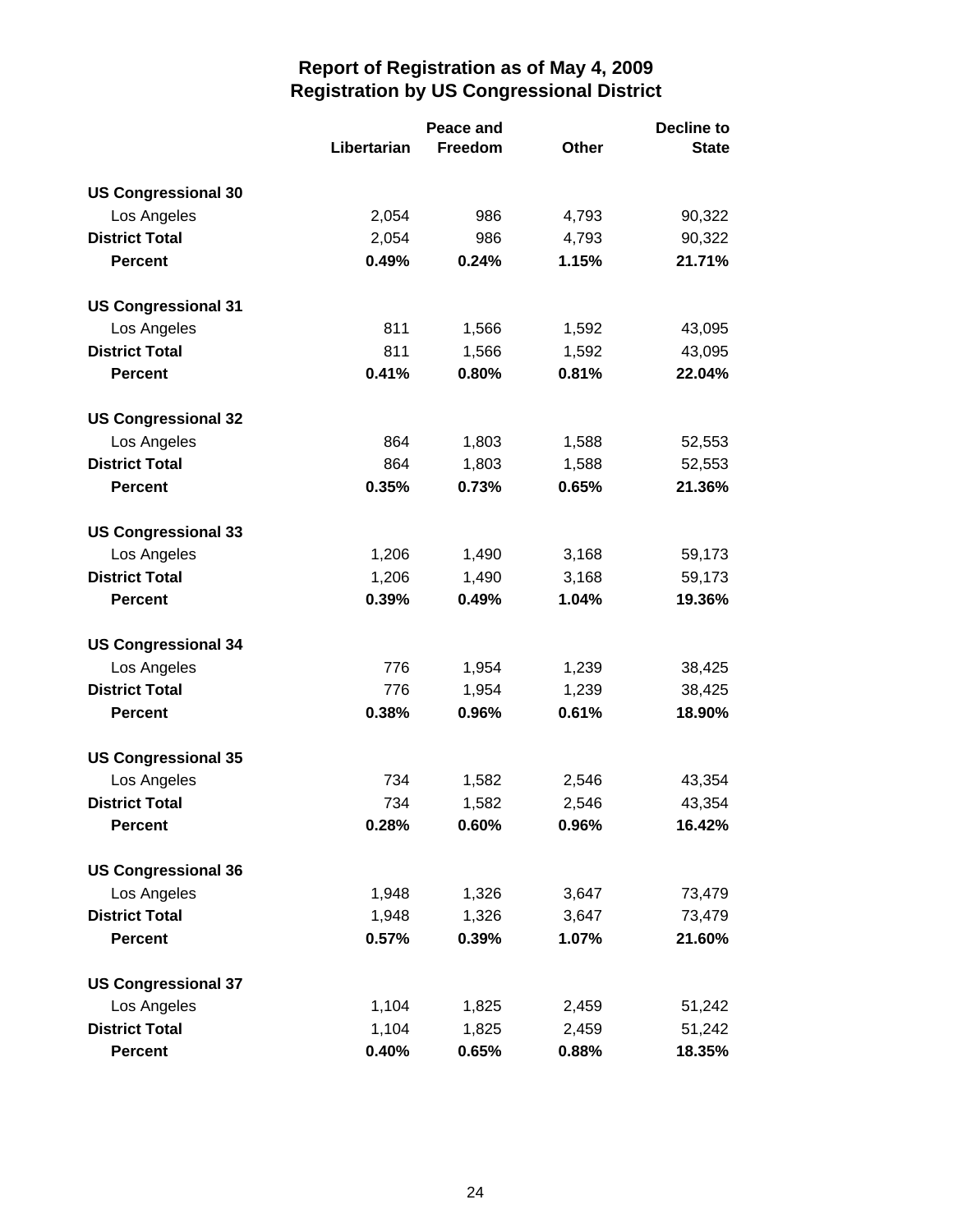|                            | <b>Total</b>      | American          |            |             |       |
|----------------------------|-------------------|-------------------|------------|-------------|-------|
|                            | <b>Registered</b> | <b>Democratic</b> | Republican | Independent | Green |
| <b>US Congressional 38</b> |                   |                   |            |             |       |
| Los Angeles                | 254,518           | 145,788           | 51,598     | 4,412       | 802   |
| <b>District Total</b>      | 254,518           | 145,788           | 51,598     | 4,412       | 802   |
| <b>Percent</b>             |                   | 57.28%            | 20.27%     | 1.73%       | 0.32% |
| <b>US Congressional 39</b> |                   |                   |            |             |       |
| Los Angeles                | 265,625           | 139,617           | 67,299     | 4,872       | 872   |
| <b>District Total</b>      | 265,625           | 139,617           | 67,299     | 4,872       | 872   |
| <b>Percent</b>             |                   | 52.56%            | 25.34%     | 1.83%       | 0.33% |
| <b>US Congressional 40</b> |                   |                   |            |             |       |
| Orange                     | 342,647           | 116,015           | 146,481    | 7,532       | 1,524 |
| <b>District Total</b>      | 342,647           | 116,015           | 146,481    | 7,532       | 1,524 |
| <b>Percent</b>             |                   | 33.86%            | 42.75%     | 2.20%       | 0.44% |
| <b>US Congressional 41</b> |                   |                   |            |             |       |
| Riverside                  | 70,715            | 25,298            | 31,031     | 1,937       | 207   |
| San Bernardino             | 284,009           | 95,732            | 125,747    | 9,631       | 1,132 |
| <b>District Total</b>      | 354,724           | 121,030           | 156,778    | 11,568      | 1,339 |
| <b>Percent</b>             |                   | 34.12%            | 44.20%     | 3.26%       | 0.38% |
| <b>US Congressional 42</b> |                   |                   |            |             |       |
| Los Angeles                | 69,067            | 24,279            | 25,304     | 1,253       | 248   |
| Orange                     | 232,723           | 64,046            | 117,207    | 5,217       | 816   |
| San Bernardino             | 69,470            | 25,119            | 28,857     | 1,605       | 192   |
| <b>District Total</b>      | 371,260           | 113,444           | 171,368    | 8,075       | 1,256 |
| <b>Percent</b>             |                   | 30.56%            | 46.16%     | 2.18%       | 0.34% |
| <b>US Congressional 43</b> |                   |                   |            |             |       |
| San Bernardino             | 239,220           | 122,088           | 67,664     | 5,741       | 686   |
| <b>District Total</b>      | 239,220           | 122,088           | 67,664     | 5,741       | 686   |
| <b>Percent</b>             |                   | 51.04%            | 28.29%     | 2.40%       | 0.29% |
| <b>US Congressional 44</b> |                   |                   |            |             |       |
| Orange                     | 77,805            | 18,025            | 41,216     | 1,935       | 360   |
| Riverside                  | 277,632           | 105,062           | 109,485    | 6,910       | 1,039 |
| <b>District Total</b>      | 355,437           | 123,087           | 150,701    | 8,845       | 1,399 |
| <b>Percent</b>             |                   | 34.63%            | 42.40%     | 2.49%       | 0.39% |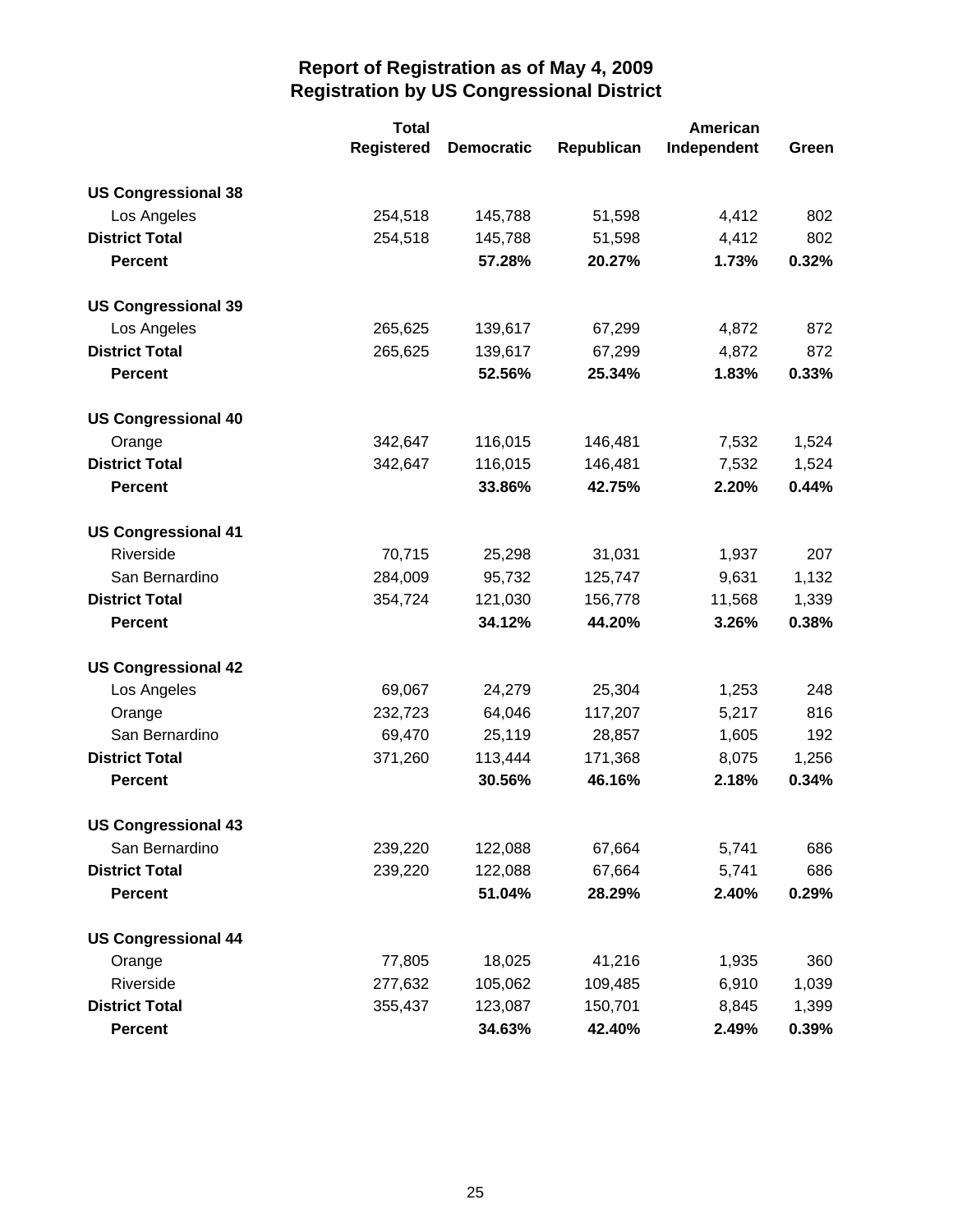|                            |             | Peace and |              | <b>Decline to</b> |  |  |
|----------------------------|-------------|-----------|--------------|-------------------|--|--|
|                            | Libertarian | Freedom   | <b>Other</b> | <b>State</b>      |  |  |
| <b>US Congressional 38</b> |             |           |              |                   |  |  |
| Los Angeles                | 786         | 2,011     | 1,485        | 47,636            |  |  |
| <b>District Total</b>      | 786         | 2,011     | 1,485        | 47,636            |  |  |
| <b>Percent</b>             | 0.31%       | 0.79%     | 0.58%        | 18.72%            |  |  |
| <b>US Congressional 39</b> |             |           |              |                   |  |  |
| Los Angeles                | 932         | 1,727     | 1,840        | 48,466            |  |  |
| <b>District Total</b>      | 932         | 1,727     | 1,840        | 48,466            |  |  |
| <b>Percent</b>             | 0.35%       | 0.65%     | 0.69%        | 18.25%            |  |  |
| <b>US Congressional 40</b> |             |           |              |                   |  |  |
| Orange                     | 2,156       | 1,092     | 1,512        | 66,335            |  |  |
| <b>District Total</b>      | 2,156       | 1,092     | 1,512        | 66,335            |  |  |
| <b>Percent</b>             | 0.63%       | 0.32%     | 0.44%        | 19.36%            |  |  |
| <b>US Congressional 41</b> |             |           |              |                   |  |  |
| Riverside                  | 308         | 148       | 596          | 11,190            |  |  |
| San Bernardino             | 1,528       | 681       | 1,306        | 48,252            |  |  |
| <b>District Total</b>      | 1,836       | 829       | 1,902        | 59,442            |  |  |
| <b>Percent</b>             | 0.52%       | 0.23%     | 0.54%        | 16.76%            |  |  |
| <b>US Congressional 42</b> |             |           |              |                   |  |  |
| Los Angeles                | 247         | 229       | 454          | 17,053            |  |  |
| Orange                     | 1,261       | 445       | 803          | 42,928            |  |  |
| San Bernardino             | 285         | 170       | 292          | 12,950            |  |  |
| <b>District Total</b>      | 1,793       | 844       | 1,549        | 72,931            |  |  |
| <b>Percent</b>             | 0.48%       | 0.23%     | 0.42%        | 19.64%            |  |  |
| <b>US Congressional 43</b> |             |           |              |                   |  |  |
| San Bernardino             | 788         | 1,017     | 918          | 40,318            |  |  |
| <b>District Total</b>      | 788         | 1,017     | 918          | 40,318            |  |  |
| <b>Percent</b>             | 0.33%       | 0.43%     | 0.38%        | 16.85%            |  |  |
| <b>US Congressional 44</b> |             |           |              |                   |  |  |
| Orange                     | 554         | 112       | 305          | 15,298            |  |  |
| Riverside                  | 1,446       | 937       | 2,377        | 50,376            |  |  |
| <b>District Total</b>      | 2,000       | 1,049     | 2,682        | 65,674            |  |  |
| <b>Percent</b>             | 0.56%       | 0.30%     | 0.75%        | 18.48%            |  |  |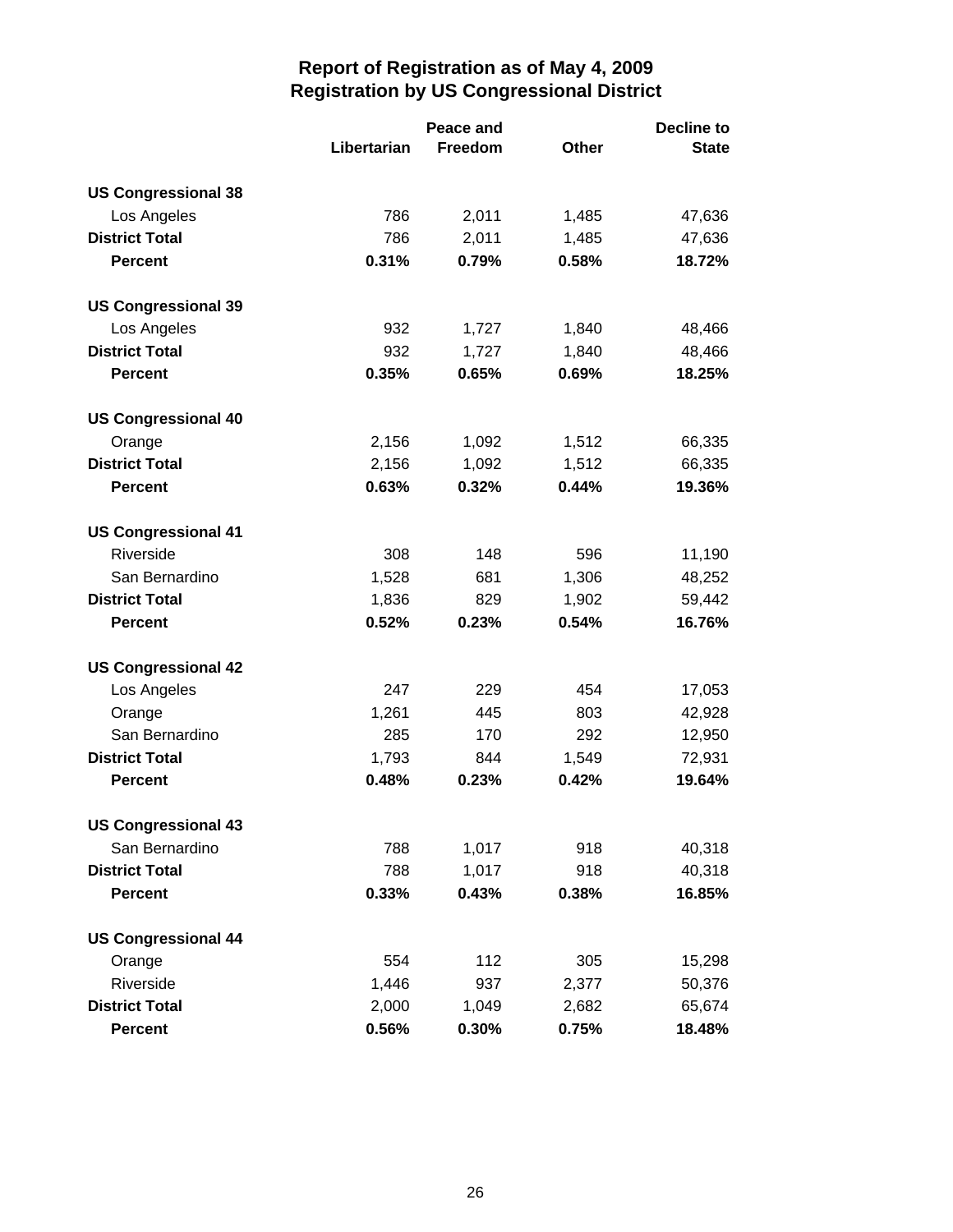|                            | <b>Total</b>      |                   |            | <b>American</b> |       |  |  |
|----------------------------|-------------------|-------------------|------------|-----------------|-------|--|--|
|                            | <b>Registered</b> | <b>Democratic</b> | Republican | Independent     | Green |  |  |
| <b>US Congressional 45</b> |                   |                   |            |                 |       |  |  |
| Riverside                  | 362,423           | 137,022           | 152,500    | 8,192           | 944   |  |  |
| <b>District Total</b>      | 362,423           | 137,022           | 152,500    | 8,192           | 944   |  |  |
| <b>Percent</b>             |                   | 37.81%            | 42.08%     | 2.26%           | 0.26% |  |  |
| <b>US Congressional 46</b> |                   |                   |            |                 |       |  |  |
| Los Angeles                | 111,985           | 40,858            | 46,743     | 2,043           | 645   |  |  |
| Orange                     | 294,016           | 89,161            | 129,837    | 7,103           | 1,740 |  |  |
| <b>District Total</b>      | 406,001           | 130,019           | 176,580    | 9,146           | 2,385 |  |  |
| <b>Percent</b>             |                   | 32.02%            | 43.49%     | 2.25%           | 0.59% |  |  |
| <b>US Congressional 47</b> |                   |                   |            |                 |       |  |  |
| Orange                     | 215,945           | 96,286            | 69,629     | 4,005           | 783   |  |  |
| <b>District Total</b>      | 215,945           | 96,286            | 69,629     | 4,005           | 783   |  |  |
| <b>Percent</b>             |                   | 44.59%            | 32.24%     | 1.85%           | 0.36% |  |  |
| <b>US Congressional 48</b> |                   |                   |            |                 |       |  |  |
| Orange                     | 436,279           | 128,278           | 195,308    | 9,808           | 2,096 |  |  |
| <b>District Total</b>      | 436,279           | 128,278           | 195,308    | 9,808           | 2,096 |  |  |
| <b>Percent</b>             |                   | 29.40%            | 44.77%     | 2.25%           | 0.48% |  |  |
| <b>US Congressional 49</b> |                   |                   |            |                 |       |  |  |
| Riverside                  | 141,795           | 46,094            | 62,334     | 3,761           | 437   |  |  |
| San Diego                  | 179,137           | 53,202            | 78,426     | 5,318           | 768   |  |  |
| <b>District Total</b>      | 320,932           | 99,296            | 140,760    | 9,079           | 1,205 |  |  |
| <b>Percent</b>             |                   | 30.94%            | 43.86%     | 2.83%           | 0.38% |  |  |
| <b>US Congressional 50</b> |                   |                   |            |                 |       |  |  |
| San Diego                  | 389,428           | 122,274           | 156,808    | 9,744           | 1,894 |  |  |
| <b>District Total</b>      | 389,428           | 122,274           | 156,808    | 9,744           | 1,894 |  |  |
| <b>Percent</b>             |                   | 31.40%            | 40.27%     | 2.50%           | 0.49% |  |  |
| <b>US Congressional 51</b> |                   |                   |            |                 |       |  |  |
| Imperial                   | 57,659            | 30,526            | 15,591     | 1,101           | 108   |  |  |
| San Diego                  | 235,401           | 110,765           | 63,102     | 4,729           | 760   |  |  |
| <b>District Total</b>      | 293,060           | 141,291           | 78,693     | 5,830           | 868   |  |  |
| <b>Percent</b>             |                   | 48.21%            | 26.85%     | 1.99%           | 0.30% |  |  |
| <b>US Congressional 52</b> |                   |                   |            |                 |       |  |  |
| San Diego                  | 354,348           | 111,304           | 152,011    | 9,529           | 1,416 |  |  |
| <b>District Total</b>      | 354,348           | 111,304           | 152,011    | 9,529           | 1,416 |  |  |
| <b>Percent</b>             |                   | 31.41%            | 42.90%     | 2.69%           | 0.40% |  |  |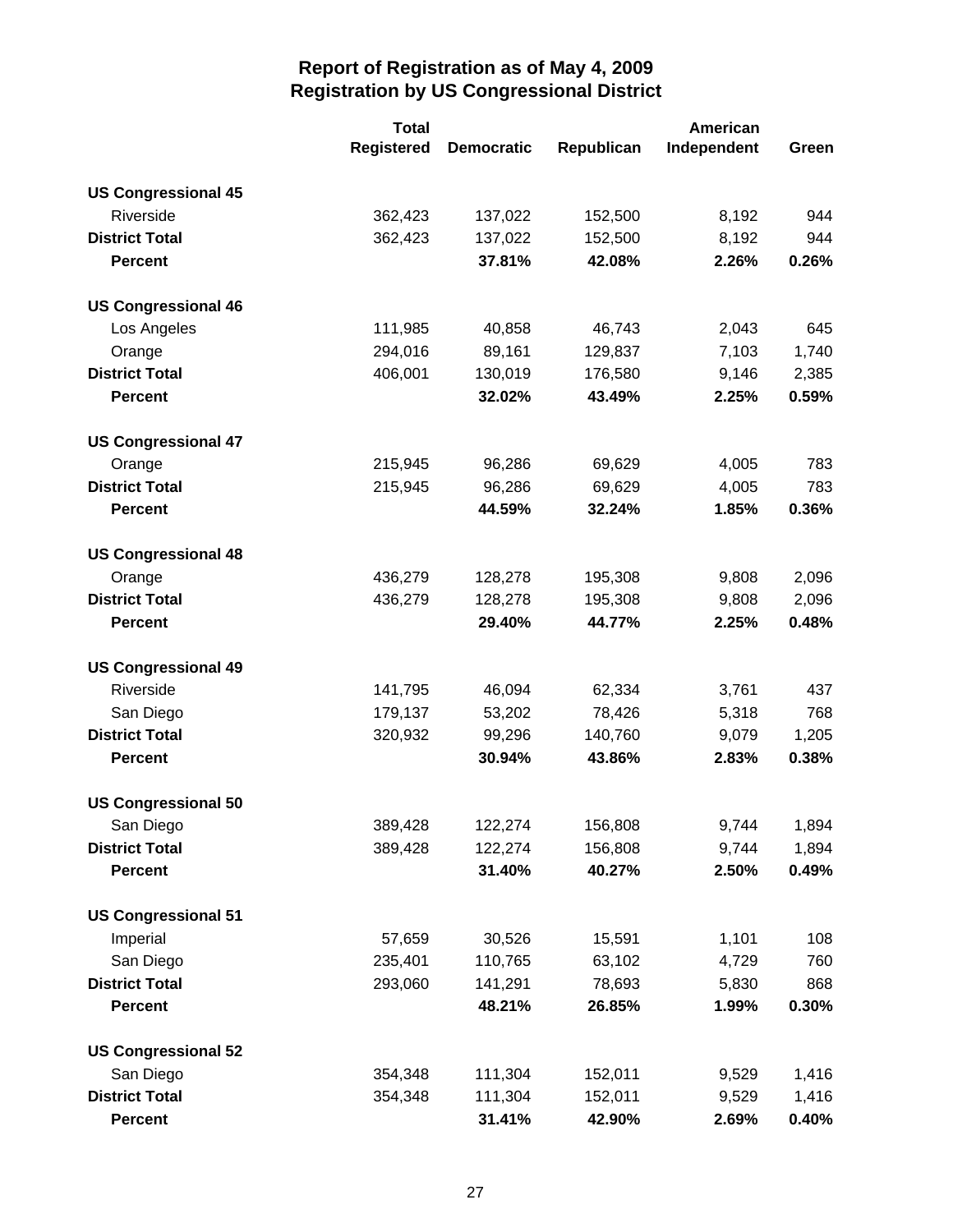|                            | Peace and   |         |              | <b>Decline to</b> |  |
|----------------------------|-------------|---------|--------------|-------------------|--|
|                            | Libertarian | Freedom | <b>Other</b> | <b>State</b>      |  |
| <b>US Congressional 45</b> |             |         |              |                   |  |
| Riverside                  | 1,358       | 711     | 3,006        | 58,690            |  |
| <b>District Total</b>      | 1,358       | 711     | 3,006        | 58,690            |  |
| <b>Percent</b>             | 0.37%       | 0.20%   | 0.83%        | 16.19%            |  |
| <b>US Congressional 46</b> |             |         |              |                   |  |
| Los Angeles                | 592         | 262     | 994          | 19,848            |  |
| Orange                     | 2,376       | 826     | 1,467        | 61,506            |  |
| <b>District Total</b>      | 2,968       | 1,088   | 2,461        | 81,354            |  |
| <b>Percent</b>             | 0.73%       | 0.27%   | 0.61%        | 20.04%            |  |
| <b>US Congressional 47</b> |             |         |              |                   |  |
| Orange                     | 1,141       | 969     | 863          | 42,269            |  |
| <b>District Total</b>      | 1,141       | 969     | 863          | 42,269            |  |
| <b>Percent</b>             | 0.53%       | 0.45%   | 0.40%        | 19.57%            |  |
| <b>US Congressional 48</b> |             |         |              |                   |  |
| Orange                     | 2,855       | 799     | 1,566        | 95,569            |  |
| <b>District Total</b>      | 2,855       | 799     | 1,566        | 95,569            |  |
| <b>Percent</b>             | 0.65%       | 0.18%   | 0.36%        | 21.91%            |  |
| <b>US Congressional 49</b> |             |         |              |                   |  |
| Riverside                  | 677         | 315     | 1,336        | 26,841            |  |
| San Diego                  | 1,130       | 370     | 822          | 39,101            |  |
| <b>District Total</b>      | 1,807       | 685     | 2,158        | 65,942            |  |
| <b>Percent</b>             | 0.56%       | 0.21%   | 0.67%        | 20.55%            |  |
| <b>US Congressional 50</b> |             |         |              |                   |  |
| San Diego                  | 2,237       | 614     | 1,952        | 93,905            |  |
| <b>District Total</b>      | 2,237       | 614     | 1,952        | 93,905            |  |
| <b>Percent</b>             | 0.57%       | 0.16%   | 0.50%        | 24.11%            |  |
| <b>US Congressional 51</b> |             |         |              |                   |  |
| Imperial                   | 172         | 222     | 265          | 9,674             |  |
| San Diego                  | 880         | 733     | 1,499        | 52,933            |  |
| <b>District Total</b>      | 1,052       | 955     | 1,764        | 62,607            |  |
| <b>Percent</b>             | 0.36%       | 0.33%   | 0.60%        | 21.36%            |  |
| <b>US Congressional 52</b> |             |         |              |                   |  |
| San Diego                  | 2,078       | 562     | 2,016        | 75,432            |  |
| <b>District Total</b>      | 2,078       | 562     | 2,016        | 75,432            |  |
| <b>Percent</b>             | 0.59%       | 0.16%   | 0.57%        | 21.29%            |  |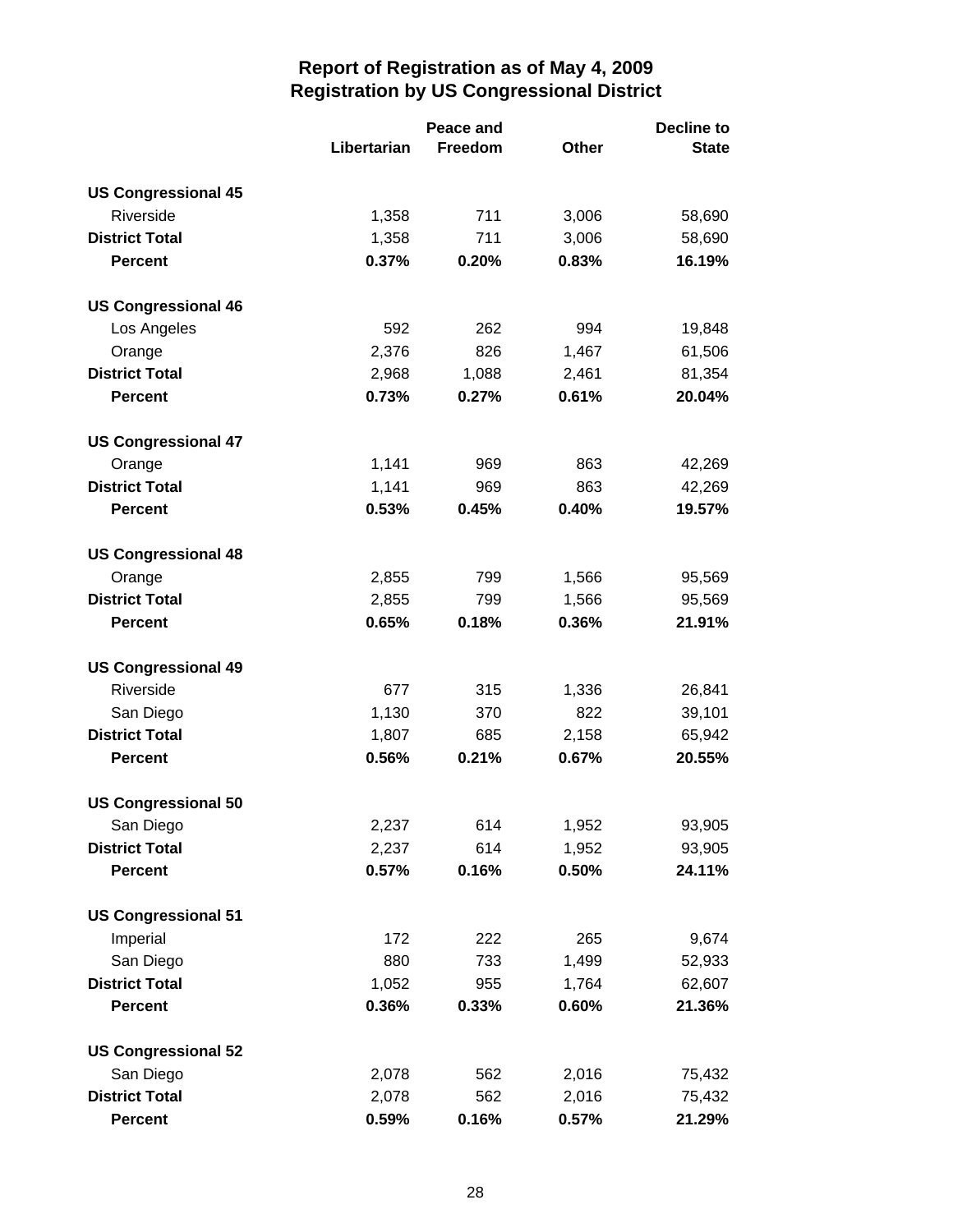|                            | <b>Total</b>      |                   |            |             |         |
|----------------------------|-------------------|-------------------|------------|-------------|---------|
|                            | <b>Registered</b> | <b>Democratic</b> | Republican | Independent | Green   |
|                            |                   |                   |            |             |         |
| <b>US Congressional 53</b> |                   |                   |            |             |         |
| San Diego                  | 316,017           | 138,011           | 80,559     | 8,195       | 2,605   |
| <b>District Total</b>      | 316,017           | 138,011           | 80,559     | 8,195       | 2,605   |
| <b>Percent</b>             |                   | 43.67%            | 25.49%     | 2.59%       | 0.82%   |
|                            |                   |                   |            |             |         |
| <b>State Total</b>         | 17,153,012        | 7,642,108         | 5,325,558  | 376,278     | 113,922 |
| <b>Percent</b>             |                   | 44.55%            | 31.05%     | 2.19%       | 0.66%   |